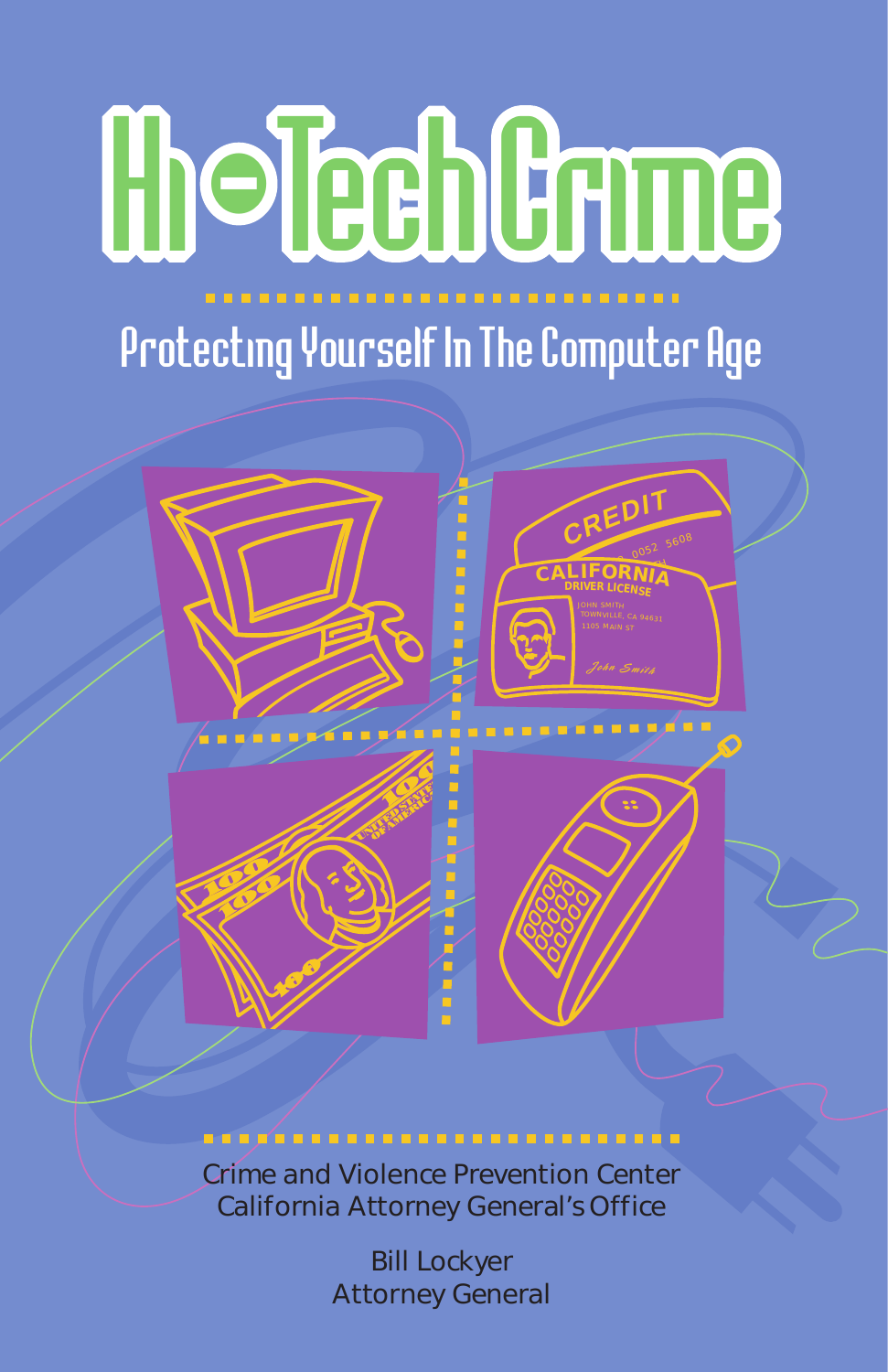### Table of Contents

| Introduction                               | Ť  |
|--------------------------------------------|----|
| Child Safety on the Internet               | 1  |
| When You Least Expect It  Protect Yourself | 5  |
| <b>Identity Theft</b>                      | 11 |
| It's a High Tech Business                  | 16 |
| Glossary                                   | 22 |
| Resources                                  | 23 |
| Acknowledgements                           | 26 |

Words or phrases that appear in **bold type** can be found in the glossary and resource section.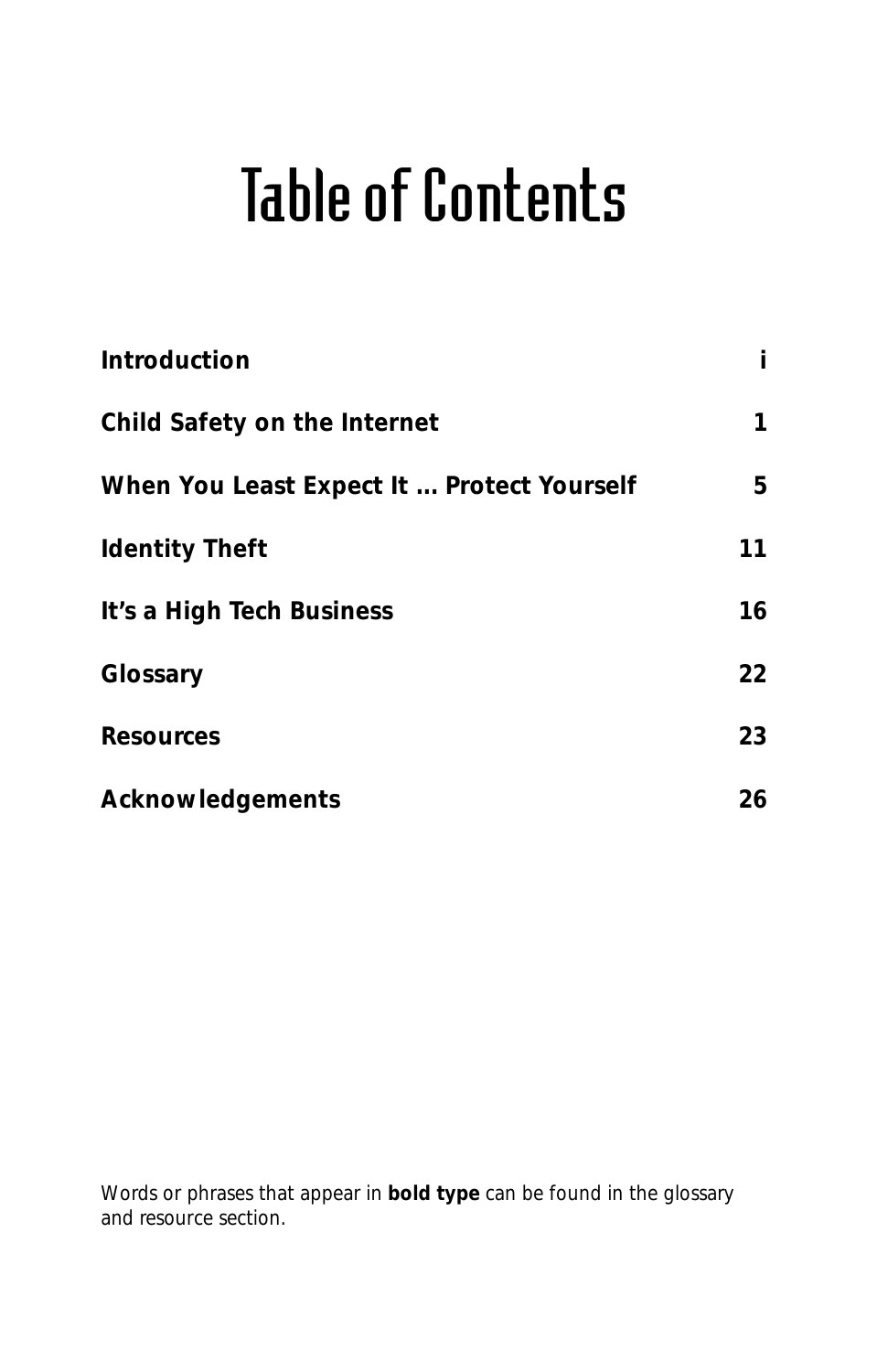### Introduction

Imagine a world without technology. Jump back to a horse and carriage, no electricity, no telephones. Now, fast forward to the new millennium. The research firm, Odyssey, estimates that half of all U.S. homes have a personal computer and that one-third of all homes are online. They further conclude that "... the home computer is rapidly eclipsing the television as the communication and information appliance for many consumers."<sup>1</sup>

This is great news for consumers who can access an entire universe of information on the World Wide Web. Children and teenagers can research homework topics and engage in interactive games with a click of a button. Adults can bank, trade stocks and purchase a multitude of items while **surfing** the Web.

But danger lurks on the Web. Criminals manipulate the Web into a nightmare by distributing child pornography to unsuspecting consumers; stealing personal information such as names, addresses and credit card numbers; **hacking** confidential systems and personal home computers to obtain or delete information and planting harmful **viruses** that destroy entire systems. Unfortunately, these are just a few examples of high tech crimes which are getting more sophisticated and harder to detect as technology advances.

You can help stop criminals from threatening your children, your financial well-being and your peace of mind. This high tech crime prevention information will guide you safely through your high tech adventures.

Additionally, important information on preventing identity theft is included. Cases of identity theft have dramatically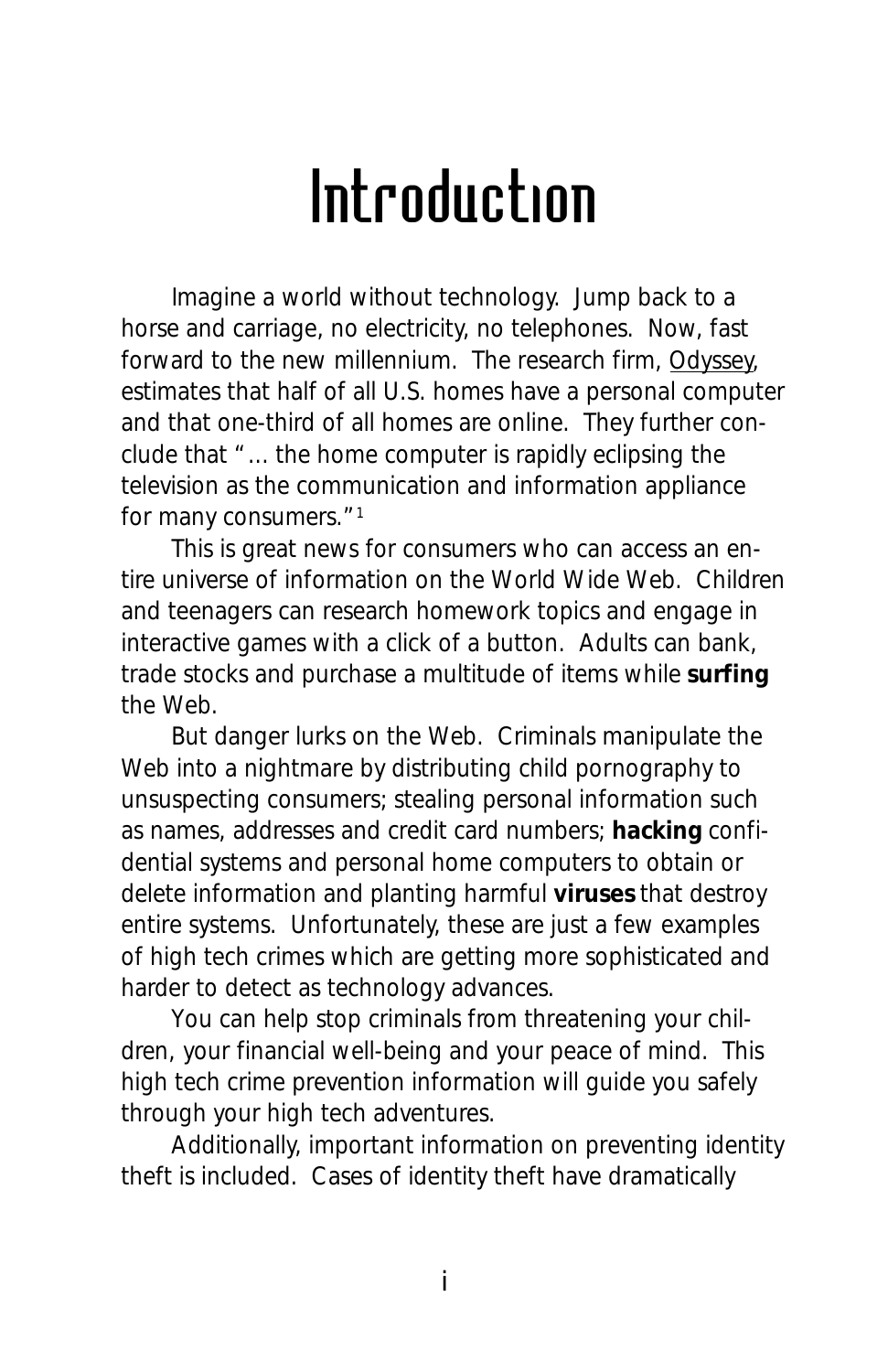increased with advances in technology and this guide will help you take control and prevent further victimization.

Technology is advancing at a rapid pace and printed material about cutting edge technology is almost obsolete by the time it goes to press. With this in mind, we present the basics of high tech crime prevention. This publication provides strategies on how to protect your children from child molesters who befriend potential victims on the Internet. It also covers ways to protect yourself from cyber-stalking, identity theft, fraud schemes, cellular telephone fraud and hackers.

Consumers, parents, employees and employers will find useful information to protect your families and finances. Remember, high tech crime prevention techniques must evolve as rapidly as technology.

> Crime and Violence Prevention Center California Attorney General's Office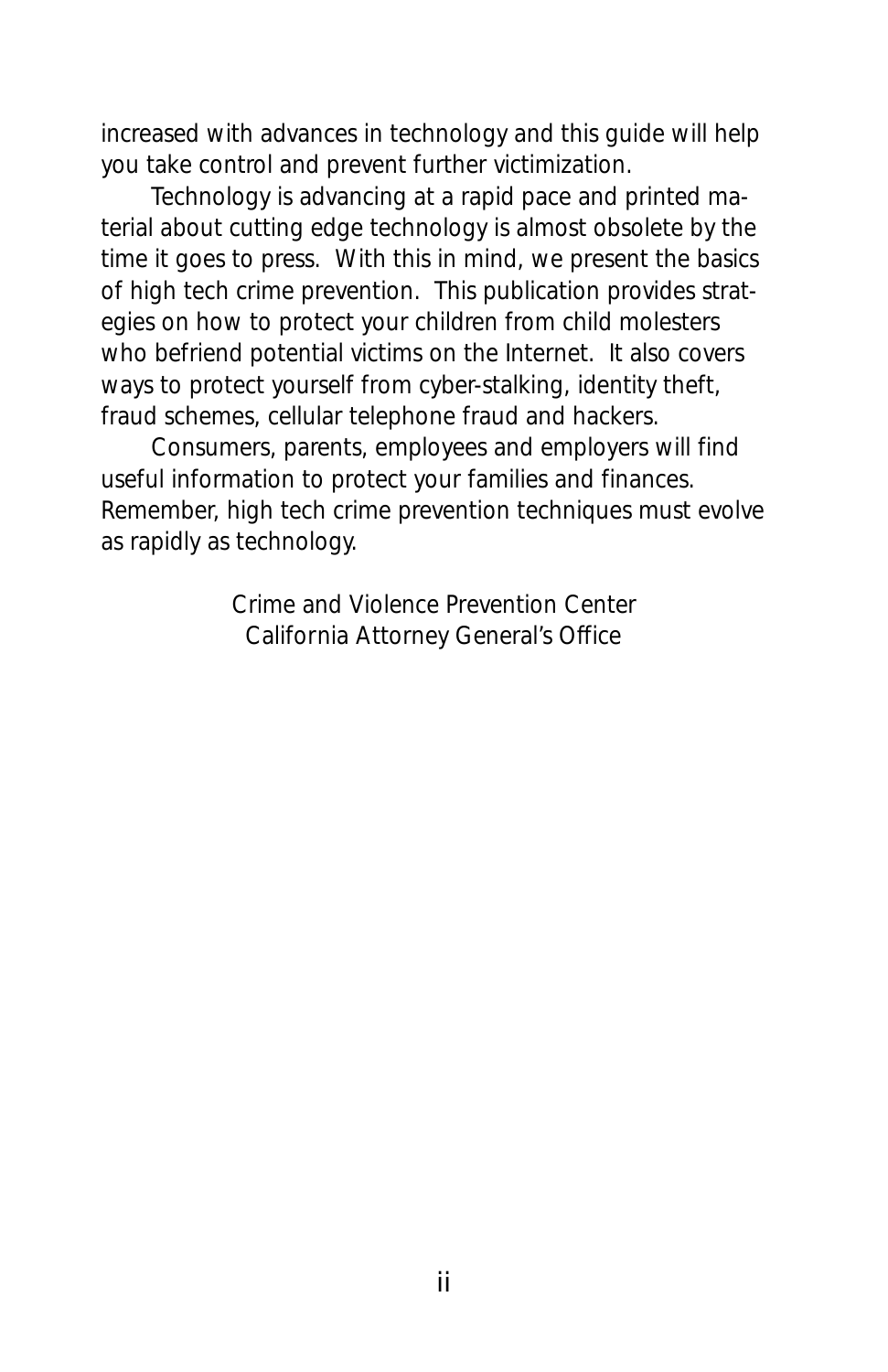### Child Safety on the Internet

**The sleepy woman glanced at the clock and reached for the ringing telephone. It was 2:00 a.m. Panic gripped her as the caller identified himself as a sheriff's deputy. He had her 14-year old daughter in his patrol car, and he needed to resolve a delicate situation. The woman thought her daughter was down the hall in her bedroom, asleep. Not so, according to the deputy. In fact, he had found her parked along a country road three or four miles from the girl's home with a 26-year old married man from a neighboring community. Shock and disbelief gripped the woman. "How" and "why" were only a few of the questions running through her mind. The answers she found in the next few hours added to her shock. Her daughter had become a victim of Internet crime.2**

aaaaaaaa aaaaaaaaaa

As a parent, if you own a home computer and allow your children Internet access, you need to be Internet literate. If you do not know how to access the Internet, take a class, read a book or spend time with your children and let them show you the amazing world of cyberspace. Be aware of what is out there and prevent your child from gaining access to inappropriate Web sites and **chat rooms**.

Did you know that child molesters frequent chat rooms on the Internet? If you are not familiar with chat rooms, it is time you sat in on one. If your children have access to the Internet, they have access to child molesters who pose as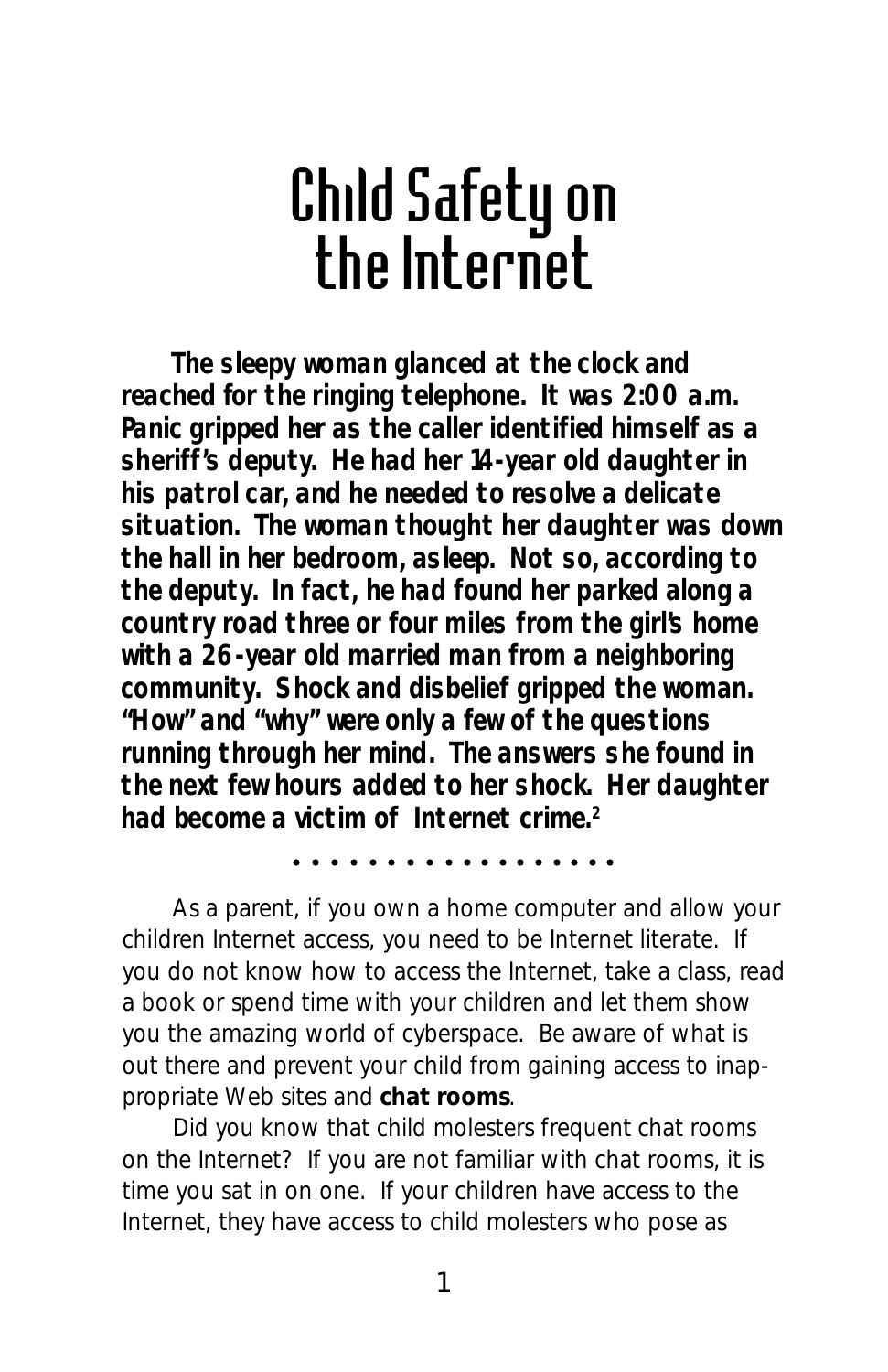other "teens" or confidants trying to develop friendships with unsuspecting children. Child molesters lure their victims with promises of friendship and material goods. And, too often, it works! Many adolescent Internet users look for friends – someone who will "chat" while their unsuspecting parents are not present.

In addition to child molesters, other individuals try to glean personal information from your children, such as their name and address. Parents have also found that their child "borrowed" a credit card and gave the number to a new "friend" on the Internet. Once this information is on the Internet, parents are vulnerable to identity theft and other potentially expensive problems.

Take charge of your computer. Set ground rules for Internet access and discuss with your children these crime prevention tips:

- $\geq$  Place the computer in a centrally located area in your home – not in a child's bedroom. This prevents "secret" communications or access and also allows all members of the family to use it.
- $\geq$  Talk to your children about the Internet. Explain that it is an excellent source of information, but some sites are inappropriate and they are expected to stay away from these sites.
- ➣ Establish time frames for Internet access. This will encourage your children to obtain information in a timely manner and discourage aimless wandering.



 $\geq$  Keep an open line of communication with your children. Discuss their Internet experiences and guide them to sites that are age-appropriate.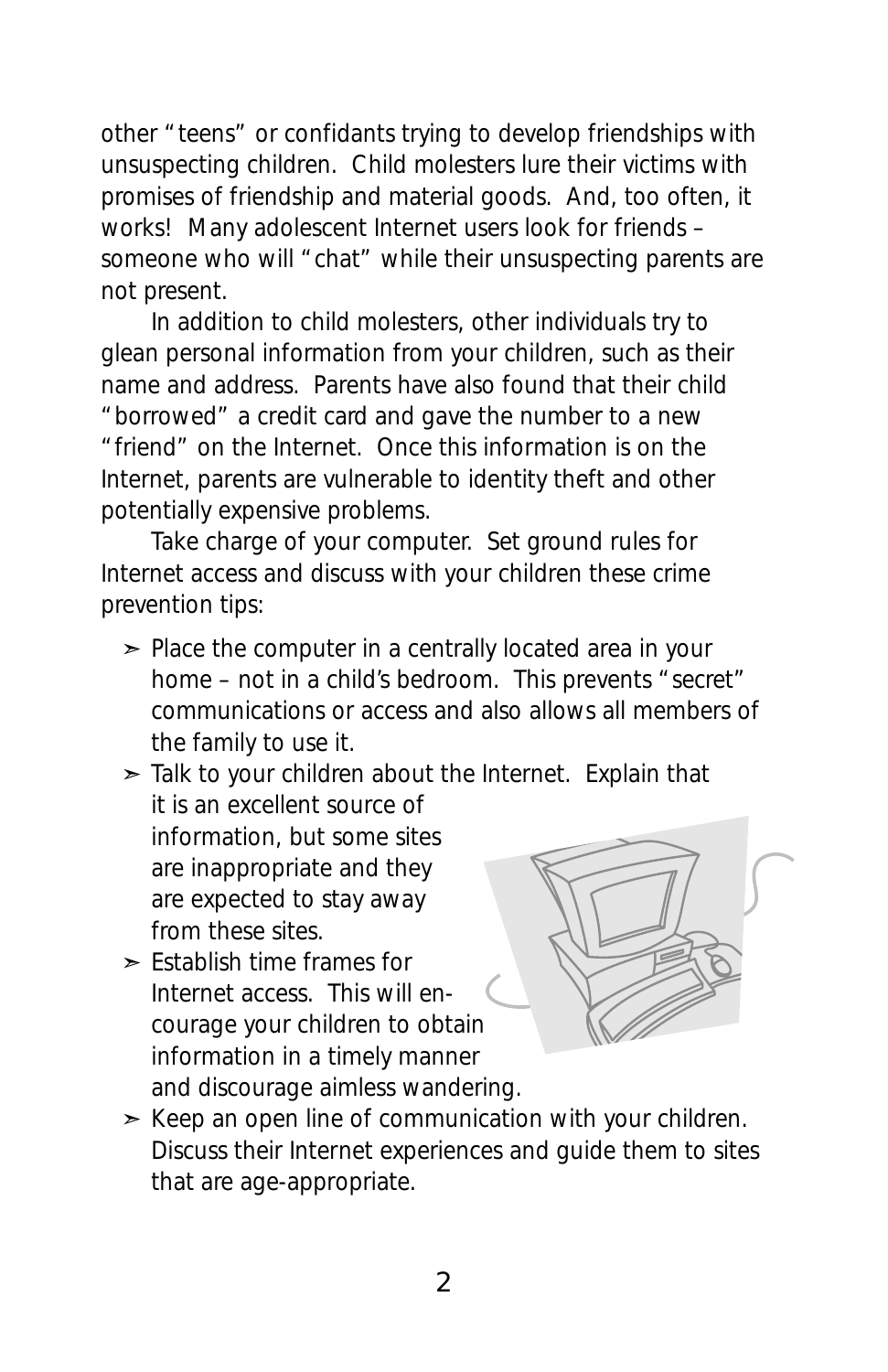- ➣ If your children have Internet access at school, find out if the school has adopted an acceptable use policy. If so, obtain a copy and use it to establish additional guidelines at home. If the school does not have a policy, become involved with your child's school and encourage responsible Internet use. An acceptable use policy may limit the sites available to children based on age-appropriate material and set specific time limits for use.
- $\geq$  Consider using software that can block or filter Internet sites or certain words that may indicate inappropriate sites.

#### *BACK TO THE CHAT ROOM*

Many parents and law enforcement experts believe that chat rooms are a safety risk because the identities of the "chatters" cannot be confirmed. The elusive identity of chatters poses many risks to children. If you do allow your children to "chat," they should follow these important safety guidelines:

- $\geq$  Never give out any personal information including: name, address, city, state, school attended, telephone number, family names or other personal family information.
- $\geq$  Use age-appropriate chat rooms. The larger Internet Service Providers (ISP) have moderated chat rooms with



appropriate themes. Contact your provider or search the Internet for more information.

 $\geq$  Never respond to someone who wants to meet in person or send photographs. Instruct your children to exit the chat room and notify you immediately if this happens.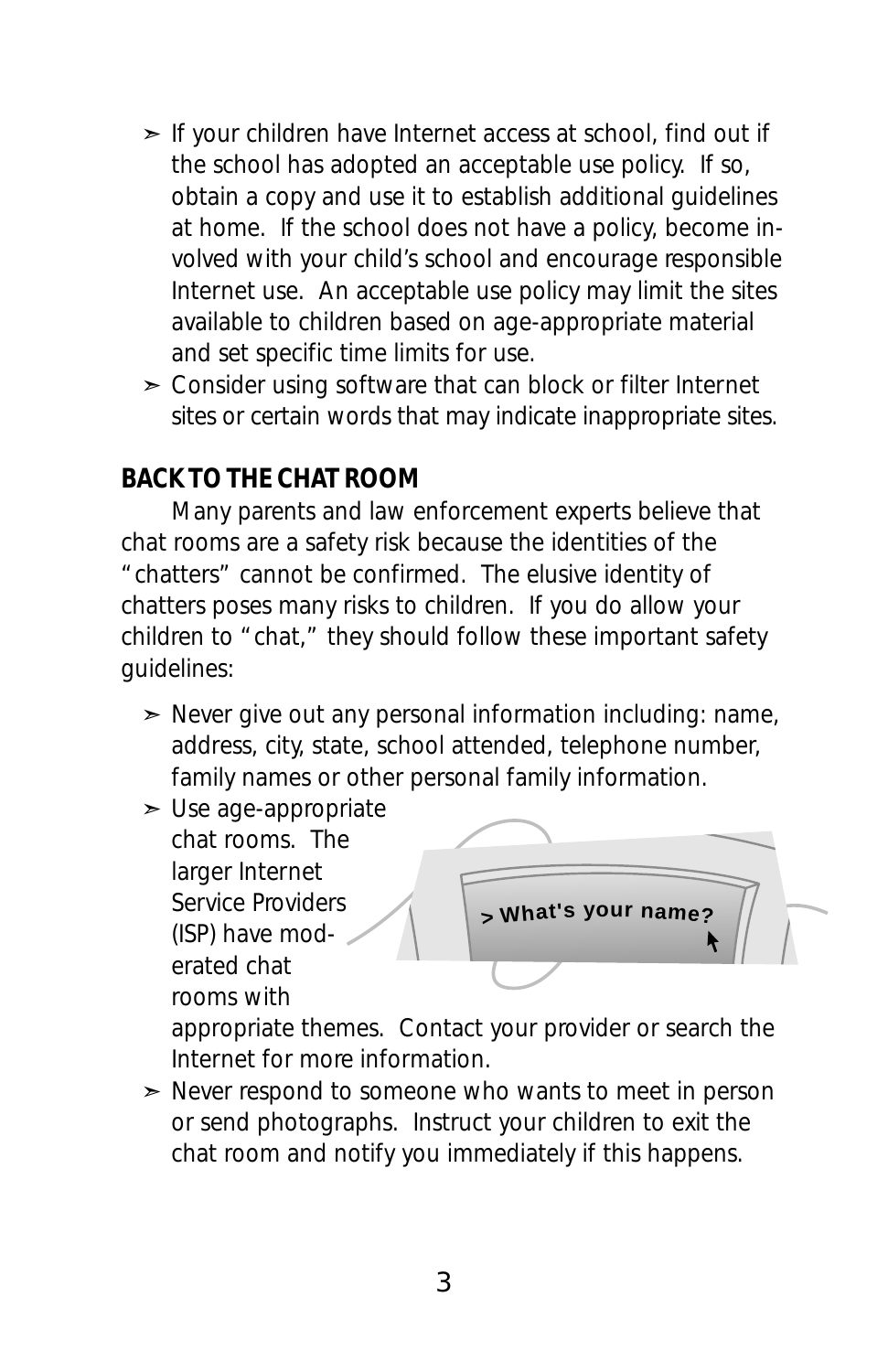$\geq$  Never agree to send or receive a file without parental permission. (Receiving "blind" files may introduce your children to pornography or plant a virus in your computer.)

Most importantly, if your child visits a particular chat room, spend at least five or ten minutes monitoring the conversation to see if it is appropriate. Consider purchasing computer software products that can help you monitor and control your child's access to the Internet. It is also a good idea to have a well-known protection program if your children download files. Additionally, monitor your children's Internet activity by checking all of the sites visited. This is accomplished by accessing the Internet and pressing the "control" and "h" keys simultaneously on your keyboard. If this doesn't work, access the Internet, click on the "windows" pull down menu, and then click on "history." Either way, a window will appear that lists the "history" of all sites visited.

Finally, immediately report to your local law enforcement agency any attempts by others to meet your child or any inappropriate sexual conversations. If possible, save the conversation text for review by law enforcement. This will assist law enforcement in an investigation and possible prosecution.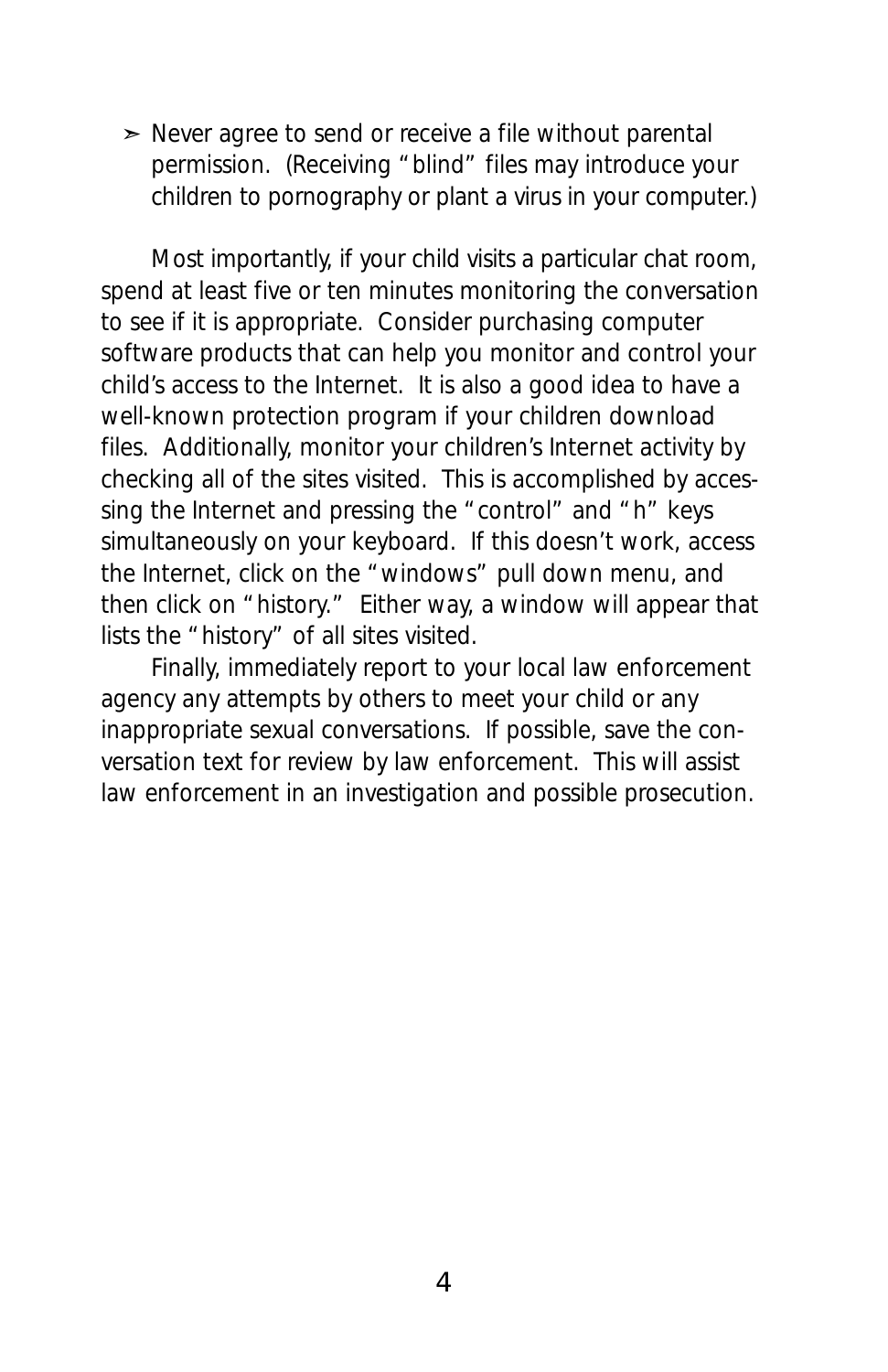## When You Least Expect it ... Protect Yourself

**The jilted ex-boyfriend had a plan. Using personal information from his ex-girlfriend, he sent a message over the Internet that lured men to her door who thought they were going to fulfill a rape fantasy. The information included her name, address, telephone number, physical description and detailed instructions on how to circumvent her security system. The woman was not harmed, but half a dozen men tried to visit her. Fortunately, the jilted ex-boyfriend was charged under California's cyber-stalking law.3**

aaaaaaaa aaaaaaaaaa

The Internet is supposed to be the information super highway, not an instrument used for violence. Unfortunately, some individuals choose to turn the Internet into their personal playground of destructive messages, threats and illicit pornography. And you're probably thinking, where are the laws prohibiting threats and pornography? Defining Internet crime is a unique challenge; therefore, lawmakers are continually updating and introducing new laws relating to Internet safety.

Because the First Amendment protects freedom of speech, there is little, at this point, that law enforcement can control on the Internet. The cyber-stalking law does not inhibit free speech, it prohibits computer-based harassment. The issue for law enforcement now becomes one of jurisdiction.

Where did the crime occur? This is the first question that law enforcement asks a victim. Did the crime occur in your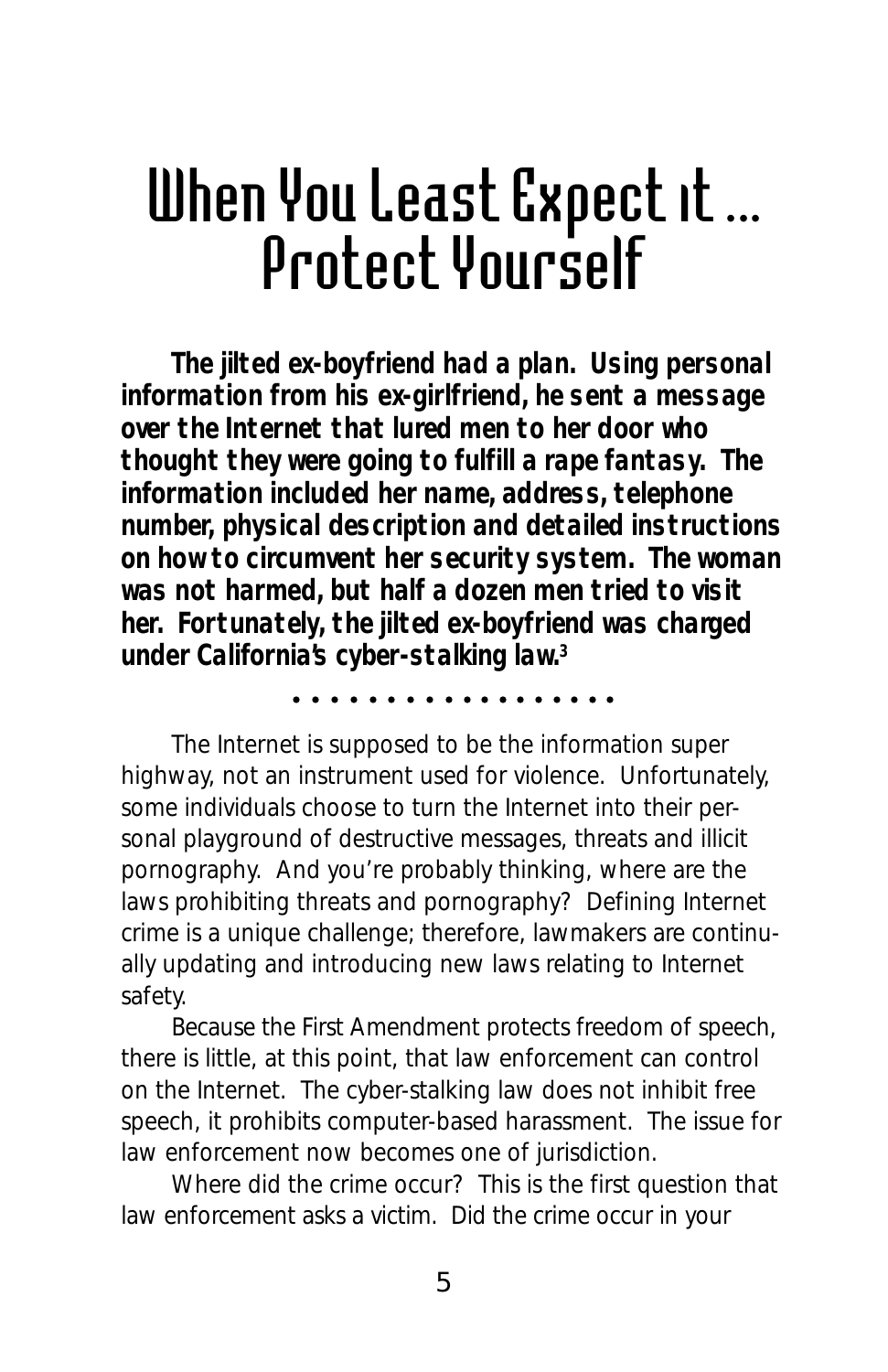home because that is where the computer is located? Or, did the crime occur where the message originated from, which could be in another state or country? This is a law enforcement dilemma. ISP often cooperate with law enforcement, but it isn't always easy to find the suspect. In fact, a hacker can compromise your Internet account and send harassing messages under your name and profile – and get away with it.

The best and easiest way to prevent personal information from getting into the wrong hands is to be very selective in the information that you divulge. Use the following commonsense tips when using the Internet:

- ➣ Do not give out your name, address, telephone or credit card numbers or other personal information, such as your social security number, unless you are dealing with a reputable company and you have initiated the contact.
- $\geq$  Think twice before submitting your personal information profile through your ISP.
- ► If you decide to meet someone from online, use common sense. Meet in a busy, public place and consider taking a friend with you to the meeting.

#### *PROTECTION AGAINST INTERNET SCAMS*

The Internet has also become a vehicle for criminals to use to perpetuate tried and true scams. If it sounds too good to be true ... it probably is! Have you heard this before? Believe it! Being on the information super highway does not legitimize a get-rich opportunity. Simply type "get rich quick" in a **search engine**, and you are on your way to new-found wealth or a scam.

Many old confidence schemes, such as pyramid schemes, have resurfaced on the Internet. The scams are the same. People are contacted via e-mail or notice a Web page touting a sweet deal. They are encouraged to invest some money, and if they can convince others to do the same, they are promised a huge return. The first few people make money, but two or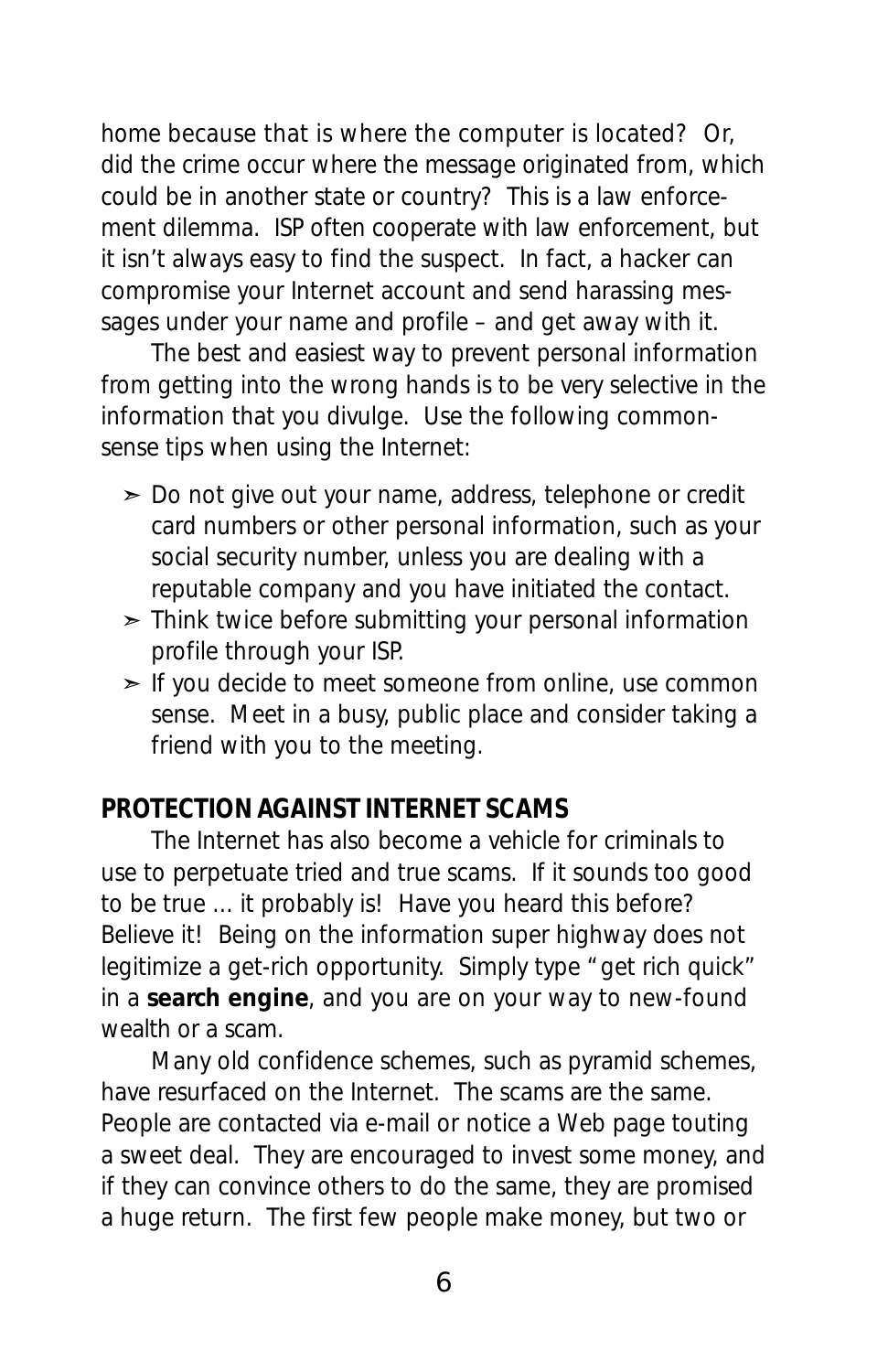three levels down, the pyramid crashes because the initiators are the ones receiving profits. Pyramid schemes focus on recruiting new members, not on selling products.

In 1999, the Federal Trade Commission (FTC) launched a sweep of the World Wide Web to locate sites that host illegal multilevel marketing scams. These sites are under ongoing investigation.

Additionally, the FTC offers the following tips to consumers to guard against illegal pyramid schemes:

 $\geq$  Avoid any plan that offers commissions for recruiting additional distributors.

 $\geq$  Beware of plans that ask new distributors to spend money on excessive amounts of

high-priced inventory. These plans can collapse quickly and also may be illegal pyramid schemes in disauise.

- 
- $\geq$  Be cautious of plans that claim you'll make money through continued growth of

your "downline" (the commissions on sales made by the new distributors you recruit) instead of through sales you make yourself.

- $\geq$  Beware of "shills" decoy references or endorsements that the promoters pay other people to describe fictional successes in earning money through the plan.
- $\geq$  Do your homework. Check with your local Better Business Bureau about any plan you're considering, especially if the claims about your potential earnings or the product sound too good to be true.

Pyramid schemes aren't the only scams to be wary of on the Internet. There are many and they tend to recycle periodically. Beware of "free gift offers" for completing a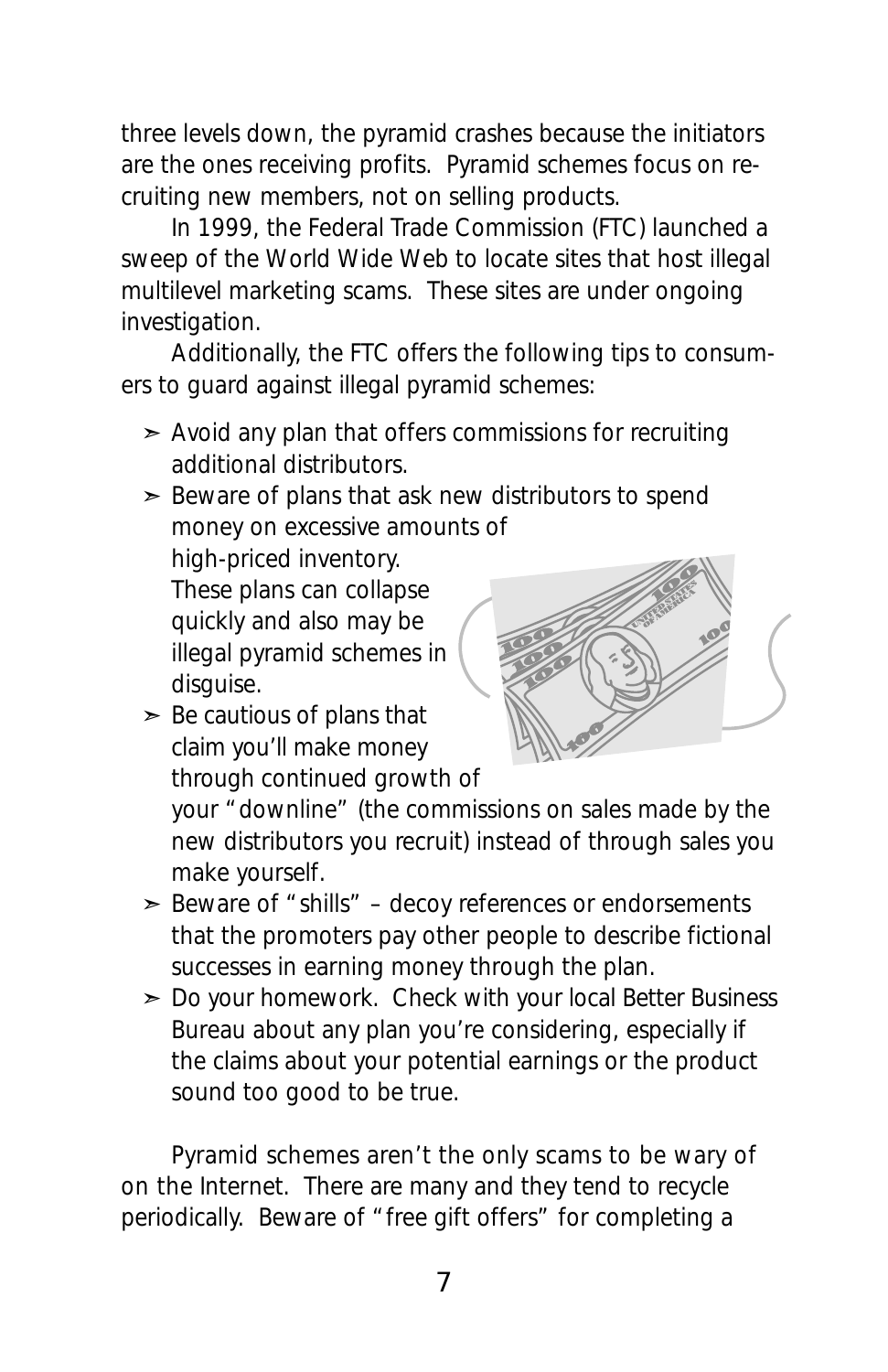simple survey or because you won a prize in a drawing – especially if you did not enter. These typically ask you for your name and credit card number to cover the nominal cost of shipping. Their real purpose is to commit credit card fraud. Other tips to keep you safe online include:

- ➣ Never send money to an unsolicited e-mail or a posting you spotted on the Web.
- ➣ Watch out for the buzzwords: *downline, matrix, network, recruitment* and *cell.* These words and their synonyms are often used to dress-up classic pyramid schemes.
- $\geq$  Never agree to a meeting with someone who has posted a fabulous offer. In-person meetings give the con artist a chance to turn on high-pressure sales tactics or even rob you.
- $\geq$  If you are setting up an online identity for e-mail, be very vague. Do not give out personal information in a profile.
- ➣ Contact your ISP or local law enforcement if you receive suspicious or threatening e-mail.
- $\geq$  Be alert for any responses to e-mail that you don't believe you have sent.
- $\geq$  Be alert to e-mail bearing a return address you recognize, but with content that does not match the personality of the sender.
- ➣ Look carefully at message headers for discrepancies between sender and provider.
- $\geq$  Acquire and use encryption software if you send e-mail containing confidential or sensitive information.
- $\geq$  Web sites whose purposes are to commit fraud appear and disappear quickly, making it difficult for them to be tracked. If you find a suspicious Web site, print the screen and any correspondence. Present this information when filing a complaint with your ISP or law enforcement.

Finally, use the Internet to find information regarding online safety. Your ISP may also provide useful prevention tips and most encourage you to report suspicious online activities.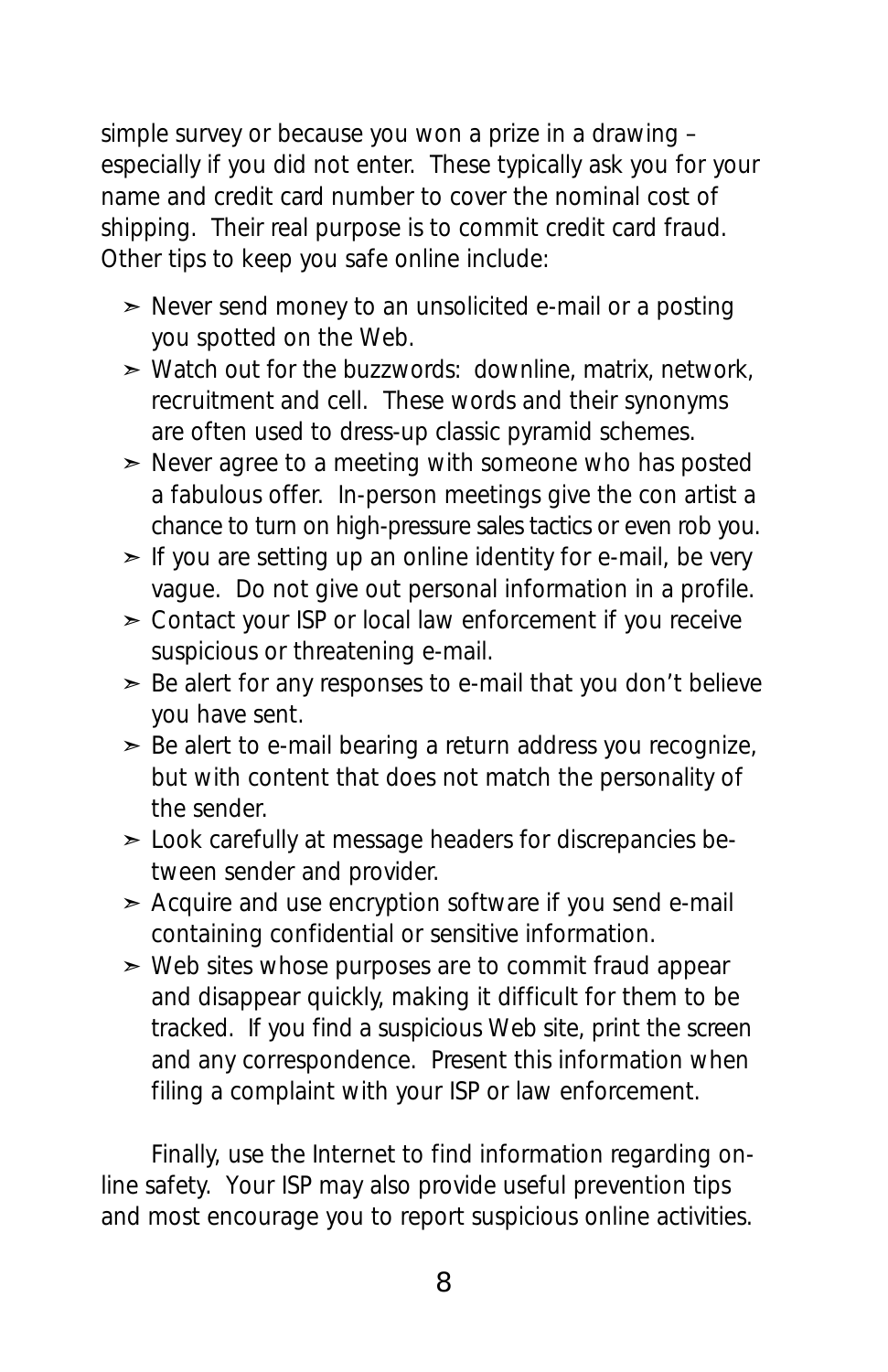If you are a victim of online crime, contact your local law enforcement agency. Do not purge any information from your computer – law enforcement needs this documentation to assist in their investigation.

#### *BEWARE OF CELLULAR PHONE CLONING*

**The cellular telephone bill arrived and the amount due exceeded \$500! Many of the numbers called were in foreign countries. When the cellular telephone carrier was contacted about the bill, the truth came out. The cellular telephone had been cloned.**

#### aaaaaaaa aaaaaaaaaa

**Cloning** cellular telephones is relatively easy, and as a consumer, you won't know your cellular telephone was cloned until you get your monthly statement. Cloning is the act of



making one cellular telephone "act" the same as another. This is accomplished by copying the identity and phone number of one phone and inserting it into another. The phones do not have to be the same model or even the same

brand. The cloned phone is now the same as the first – it will ring when the original phone rings and any charges incurred will be billed on the original phone's monthly billing statement.

If you own an analog cellular telephone, or if your digital phone can also revert to analog, then there is a chance that your phone can be cloned. The best way to prevent your analog cellular telephone from being cloned is to keep the power off when it is not in use. When your cellular telephone is on, it sends out an electronic serial number (ESN), and there is technology available that will capture this signal. Once the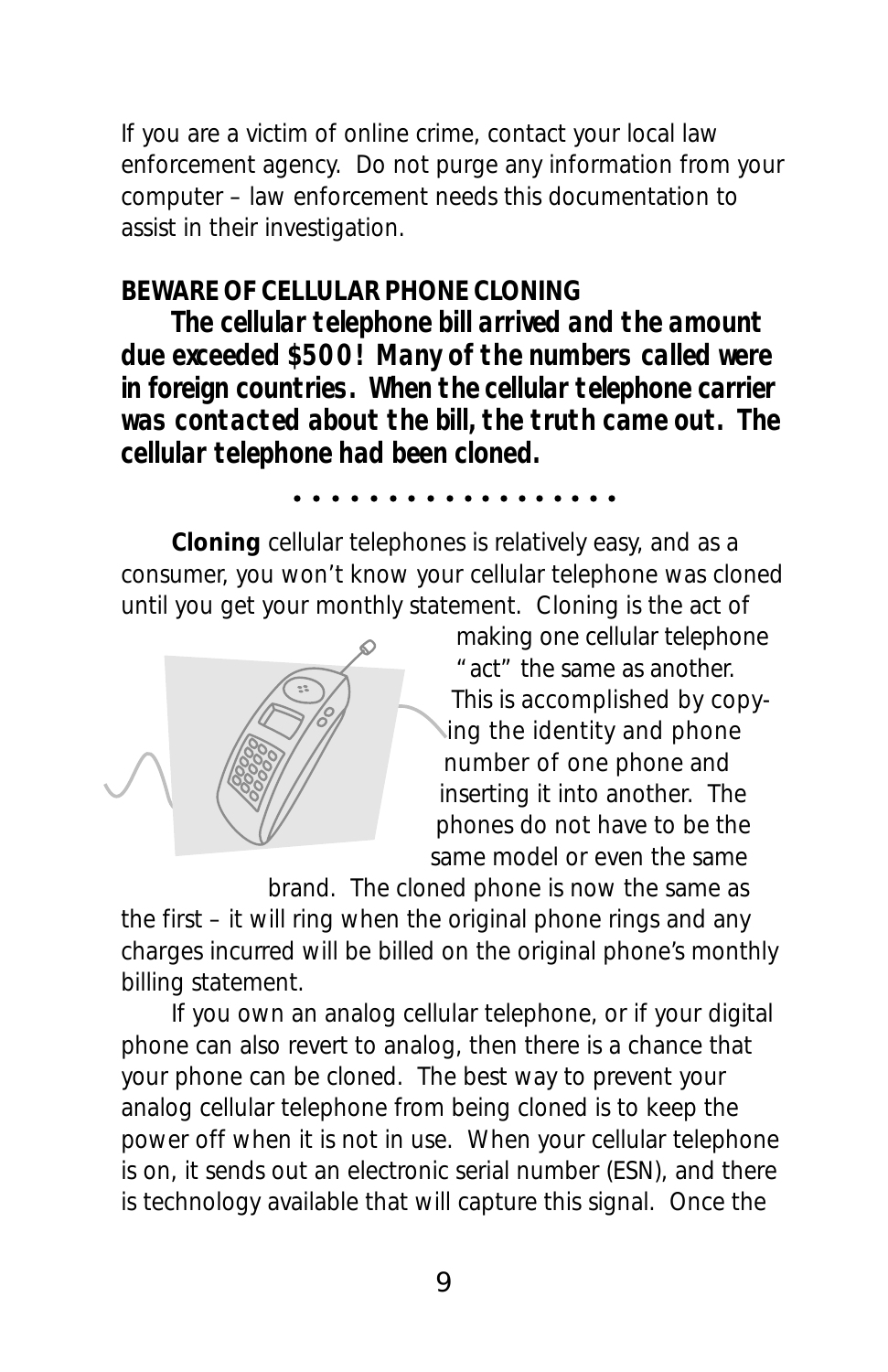ESN is captured, it is then used in the cloning process. If your cellular telephone is off, the ESN is not transmitted.

As technology advances, cloning is likely to become obsolete. The digital cellular telephones are somewhat secure from cloning. However, with any cellular telephone, remember that your actual conversation is not private. The cellular telephone is a transmitter, and your conversation is out on the airwaves and vulnerable to interception by radio scanners.

Finally, never give out any personal or financial information over cellular telephones. If you notice unusual and excessive charges on your monthly billing statement, contact your cellular service carrier's fraud division.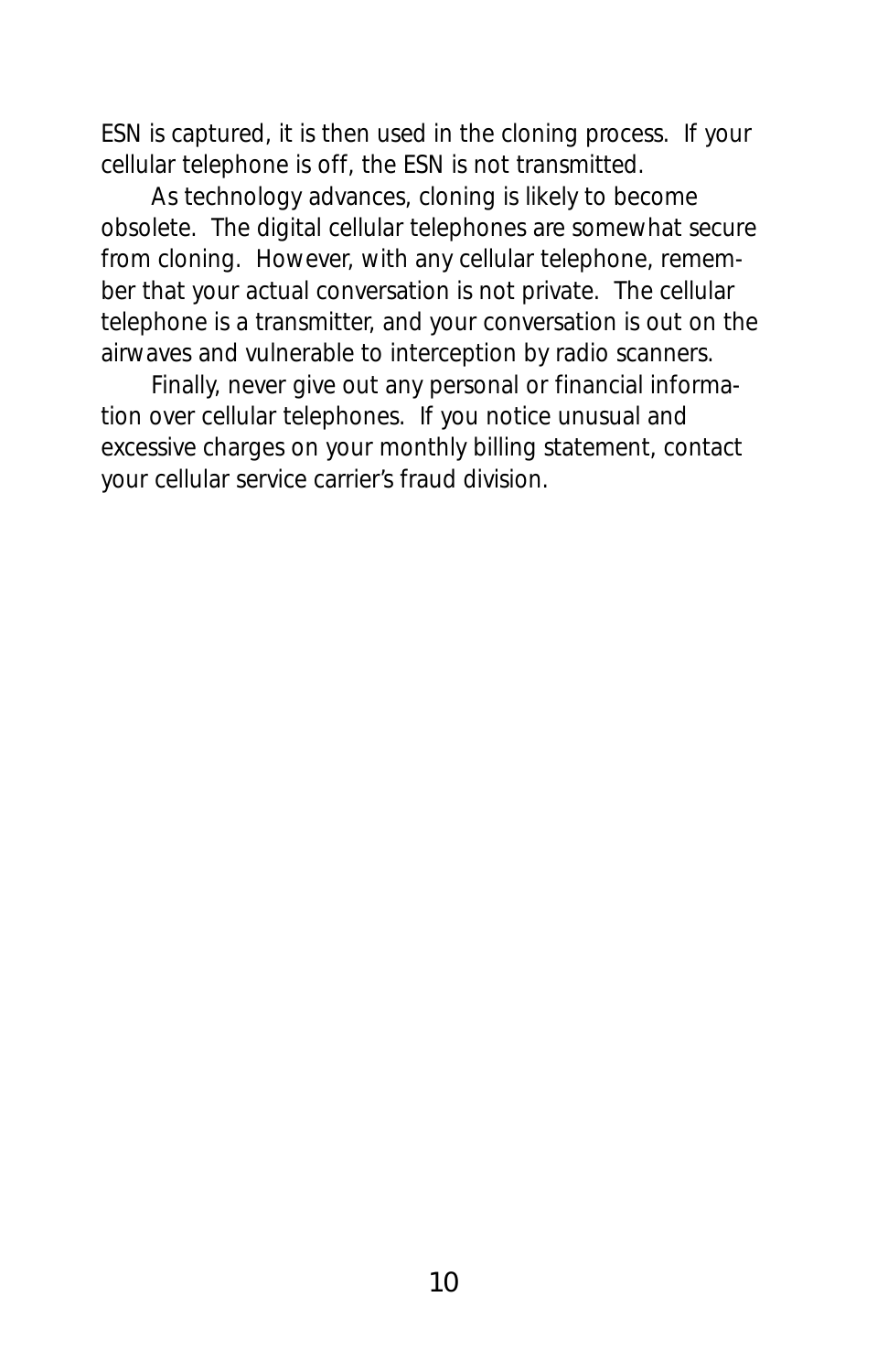### Identity Theft

**With interest rates at an all-time low, the Smiths decided to refinance their home. They contacted their local banking institution and started the necessary paperwork. They ordered their credit report and were shocked to find that they had three credit card accounts with delinquent balances. They had never applied for the credit cards and the outstanding balances totaled over \$20,000. The nightmare started. The Smiths soon learned that they were victims of identity theft. They began the very long, tedious process of clearing their credit. Adding to their grief, the refinancing of their home was also delayed. The Smiths were, therefore, victimized again because they missed out on the lower interest rates.**

aaaaaaaa aaaaaaaaaa

Sounds unbelievable, but it could happen to you! Think about your daily activities. You go to the grocery store and write a check. What type of information is on your check: name, address, telephone number, driver's license number, social security number? Wait a minute! Take that social security number off your personal checks. In fact, your social security number should be your most protected information.

If a thief has access to your name and social security number, that information can be used to open fraudulent accounts. Innocent people have discovered utility, department store and other credit accounts opened in their name and it is usually accomplished using a stolen social security number. Do not give out your social security number unless it is absolutely necessary. Many forms have an area for the social security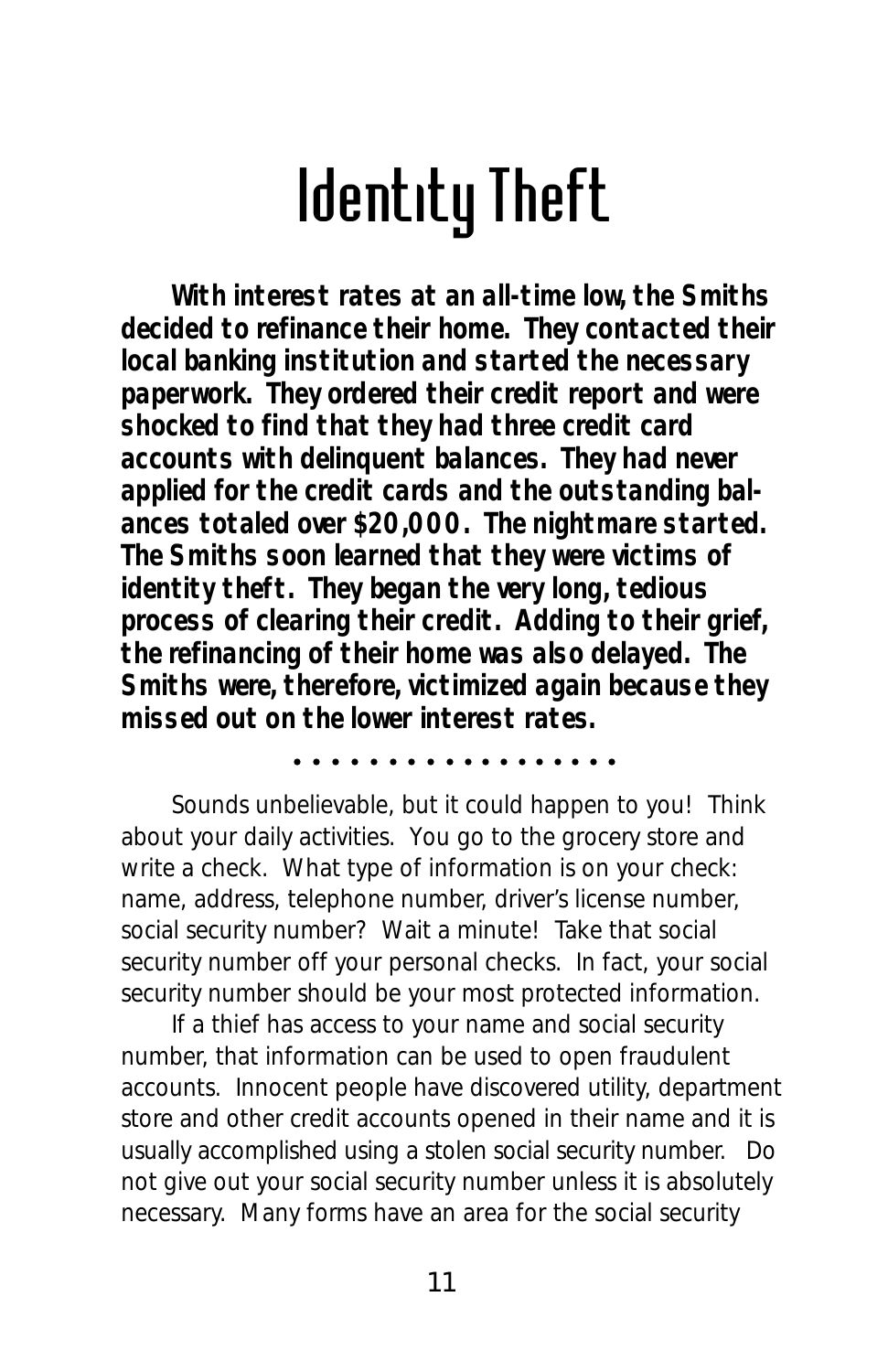number, but you should question why the number is needed. A social security number is needed for loan/credit applications and certain other financial transactions. But the video store and car rental agency certainly don't need it. Be aware that your social security number is not

necessary for check cashing or credit purchases. If you are asked for this information, ask to speak with the store manager to verify the need for this information.



Aside from guarding your

social security number, guard all your personal information. Do you receive pre-approved credit applications in the mail? What do you do with them? Throw them in the trash? Think again. This mailer contains your name, address, and perhaps other personal information. If you carelessly toss it in the trash, a **dumpster diver** can use this information to steal your identity or pass it on or sell it to someone else.

Your mailbox is an excellent source of information. Many thieves wander through neighborhoods looking for "easy" mailboxes. These are unlocked mailboxes that are usually adjacent to the curb or affixed to a house. A red flag indicating outgoing mail is an invitation to a thief. What's in your outgoing mail? A Visa payment? A card and a check for your nephew's sixteenth birthday? Checks that a thief can easily alter.Additionally, if you are mailing credit card payments, the thief now has not only your personal checks, but also your credit card account numbers. He can then fraudulently charge items to your account without your knowledge. Remember that personal information is easy to obtain.

Consider the following safety tips that will help prevent you from becoming a victim of identity theft:

 $\geq$  Shred or tear up pre-approved credit card applications, and other mail with your social security number, bank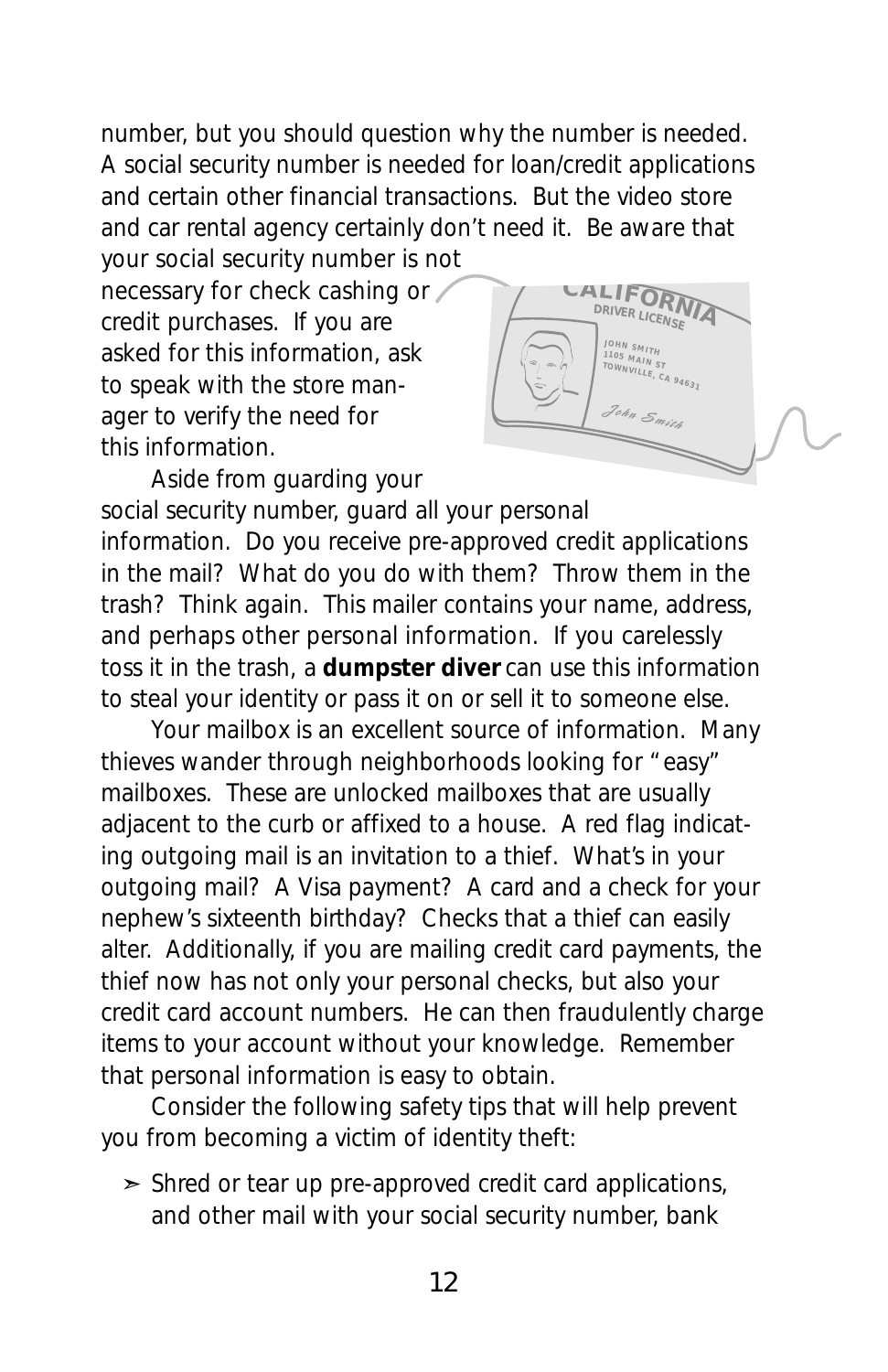account and credit card account numbers before throwing them into the trash.

- $\geq$  Never throw mail with personal information into trash bins at post offices.
- $\geq$  Do not leave information with personal and financial information in your vehicle.
- $\geq$  Review bank and credit card statements each month for fraudulent activity. If anything is amiss, immediately report the problem to your bank or credit card company.
- $\geq$  If your bills do not arrive in a timely manner, contact your creditors. Your bills may have been lost in the mail or stolen.
- $\geq$  Before giving out any personal information to a company, ask how the information will be used and whether it will be transferred to third parties (mailing lists).
- $\geq$  Periodically, order your credit report from the three major credit reporting agencies and check for accuracy.
- $\geq$  Do not leave receipts at the ATM machine and gas pump.
- $\geq$  Limit the amount of credit cards and personal information that you carry in your wallet. If you have old credit accounts that you don't use, cancel the accounts and cut up the cards.
- $\geq$  Do not carry your social security card in your wallet. Memorize the number.
- $\geq$  Do not write credit account numbers on checks or the outside of envelopes when paying bills.
- $\geq$  Be extremely careful about divulging personal information such as place of employment, employee identification number or mother's maiden name. These are key components in identity theft.



 $\geq$  Buy a shredder, and use it.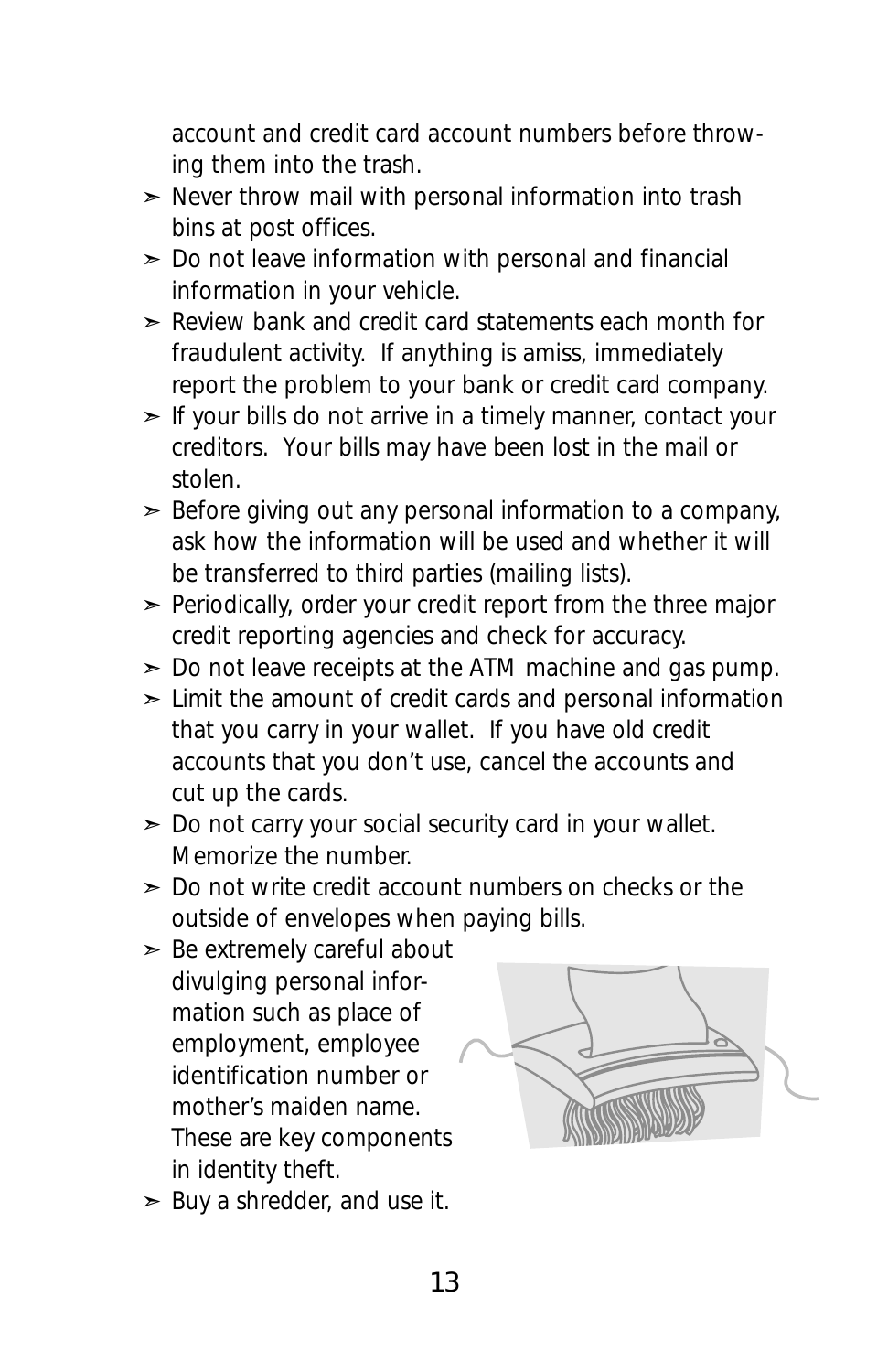If you become a victim of identity theft, take a stand! Contact law enforcement and complete a crime report. Report the theft of your credit cards or numbers to the fraud units of the three major credit reporting agencies\* and ask that your accounts be flagged. Add a victim's statement to your report (up to 100 words) that includes a statement such as *" ... my ID has been used to apply for credit fraudulently. Contact me by telephone to verify any and all credit applications."* Find out how long the fraud alert is posted to your account and extend it if necessary. This fraud alert is not a guarantee that your credit is safe. It is a precaution. Continue to monitor your credit reports. If your social security number has been used in an identity theft, it is imperative that you notify the Social Security Administration Hotline as soon as possible.

Next, contact all creditors with whom your name has been used fraudulently – by phone and in writing. Send all corrspondence by registered mail. This will establish documentation of your efforts. Keep all receipts of expenses and document the amount of time that you spend clearing your name. Ask creditors for replacement cards with new account numbers for the accounts that have been used fraudulently. Ask that the old accounts be processed as "account closed at consumer's request."

Creditors may request that you fill out and notarize fraud affidavits. In California, the law does not require that a notarized affidavit be provided to creditors. A written statement and a copy of the police report may be enough.

After you have taken these steps to protect yourself or re-establish your good credit, check your credit reports again. This is the only way to determine if someone has taken your identity. Many victims have no idea how their identity was taken, but they will always remember their wasted time, the many telephone calls to creditors and police, and most of all, the invasion of their privacy.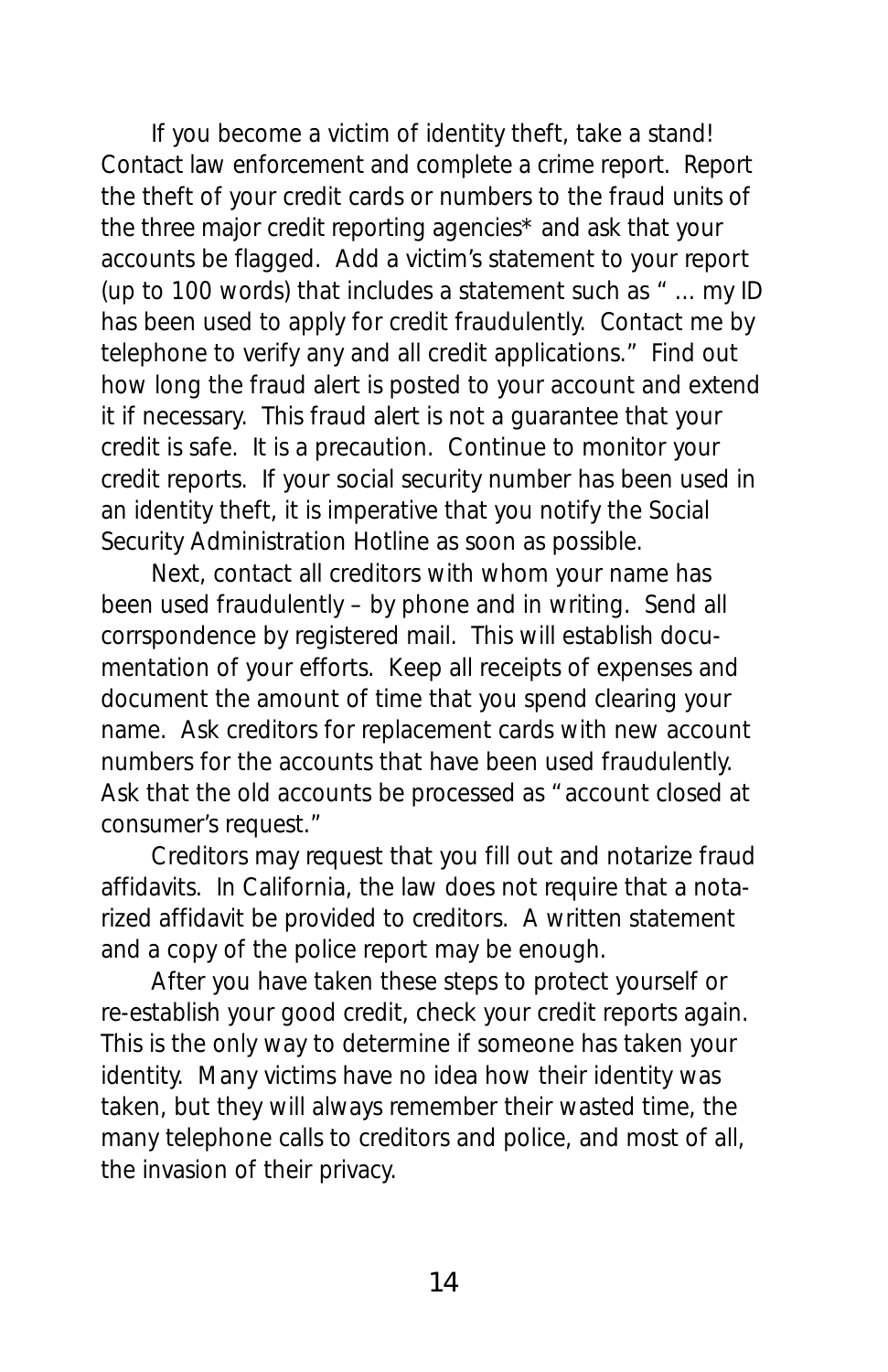Is it over yet? Maybe. Maybe not. Even though you may have spent hundreds of hours restoring your good name, your personal information could have been sold to someone else. Inaccurate information may still appear on your credit report in the future. That is why you need to check your credit reports on a regular basis. Don't rely on law enforcement to make this problem go away. Often, the identity of the perpetrator is unknown. Some cybercrooks do not use your personal information to commit identity theft themselves – they obtain the information and sell it to others who do. So, even if law enforcement makes an arrest in your case, your personal information may still be out there waiting for the next thief to steal your identity.

The bottom line is this: be careful with your personal information.

**<sup>\*</sup>** Information on contacting the three major credit reporting bureaus is provided in the glossary.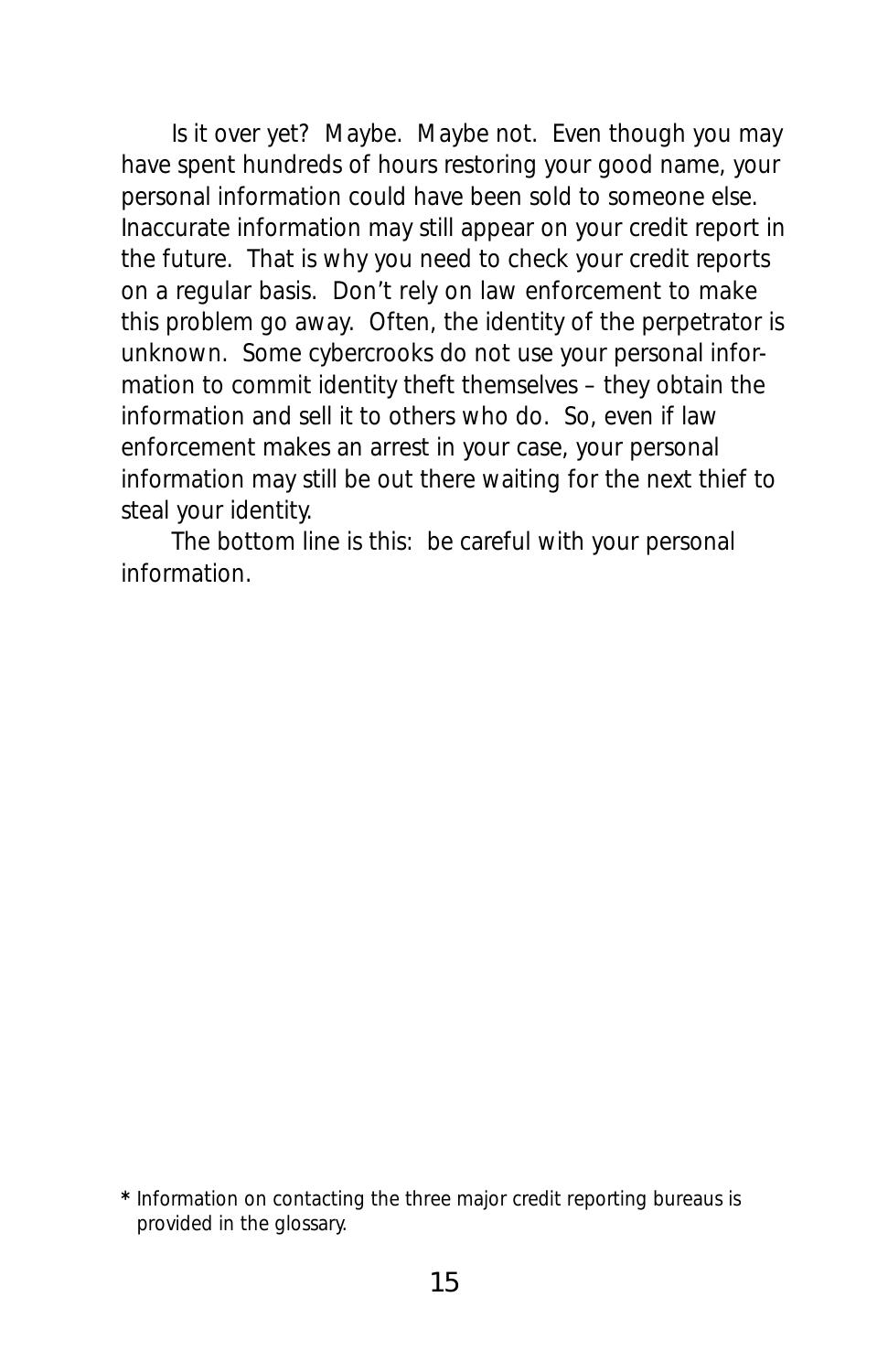### It's a High Tech Business

**The Associated Press touted the headline, "Judge unplugs 2 teens who hacked into U.S. computers." The two teens, ages 16 and 17, hacked into government and military computers apparently just to prove that they could. The punishment – three years probation that excludes the teens from possessing a computer and modem, 100 hours of community service and \$4,100 in reparations.4**

aaaaaaaa aaaaaaaaaa

The term "hacking" means breaking into a computer system or network. These two teens broke into government computers. Imagine the type of personal and financial information that our government collects! More shocking is the military information that is accessible to hackers. What happens next? Is all information stored on computers vulnerable?

Maybe. If you are connected to the Internet and have a Web page, you can be a target for hackers. Many government agencies, including the military, as well as businesses and home computer owners take great precautions to keep hackers out of their sensitive information. Encrypting files is the easiest and most common method of securing information before sending it over the Internet. Quite simply, encryption software scrambles the information. With the proper code, the intended recipient's computer can then unscramble it.

Unfortunately, for every prevention method consumers employ, there is a "genius" out there trying to defeat it. The *Back Orfice* program, for example, was created to attack online users without their knowledge. If someone is using the *Back Orfice* program, they can literally infiltrate your computer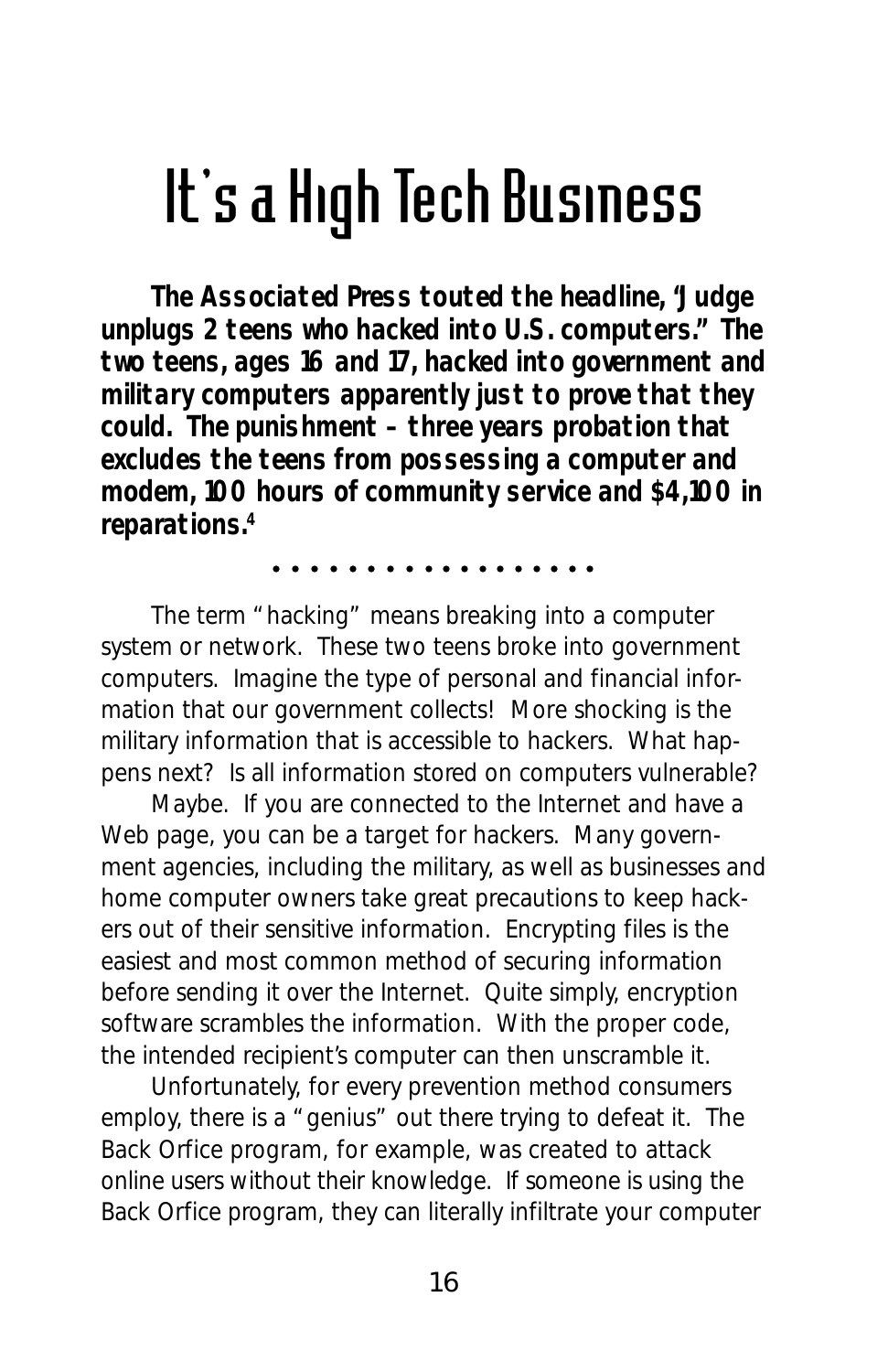while you are online. Once in your computer, the perpetrator can look at all your files and even delete files – again, while you have absolutely no clue that this is happening. This possibility



brings up a question that every computer user should ask, "What type of information is on my hard drive?" If you have personal and financial information on your hard drive, that

information may be vulnerable. Consider storing personal and financial information on disks instead. Once the information is stored on disks, put the disks in a fireproof safe.

#### *BUSINESS SAFETY*

It is wise to consider people who may work for you and have access to your company computers as potential liabilities. It isn't always the unknown people who cause irreparable damage to businesses. Often, information theft comes from within the ranks.

aaaaaaaa aaaaaaaaaa

**Fred Jones has a problem. An employee with administrative access to the company's computer system suddenly quit and went to work for a competitor. Fred suspects that this employee stole proprietary information (sensitive company information) and took it to his new employer. Did Fred's former employee commit a crime? And if he did, how can Fred, or law enforcement, prove that the former employee committed the crime of theft?**

aaaaaaaa aaaaaaaaaa

What do you think about this hypothetical situation? Did the employee commit a crime? Some say yes, some say no,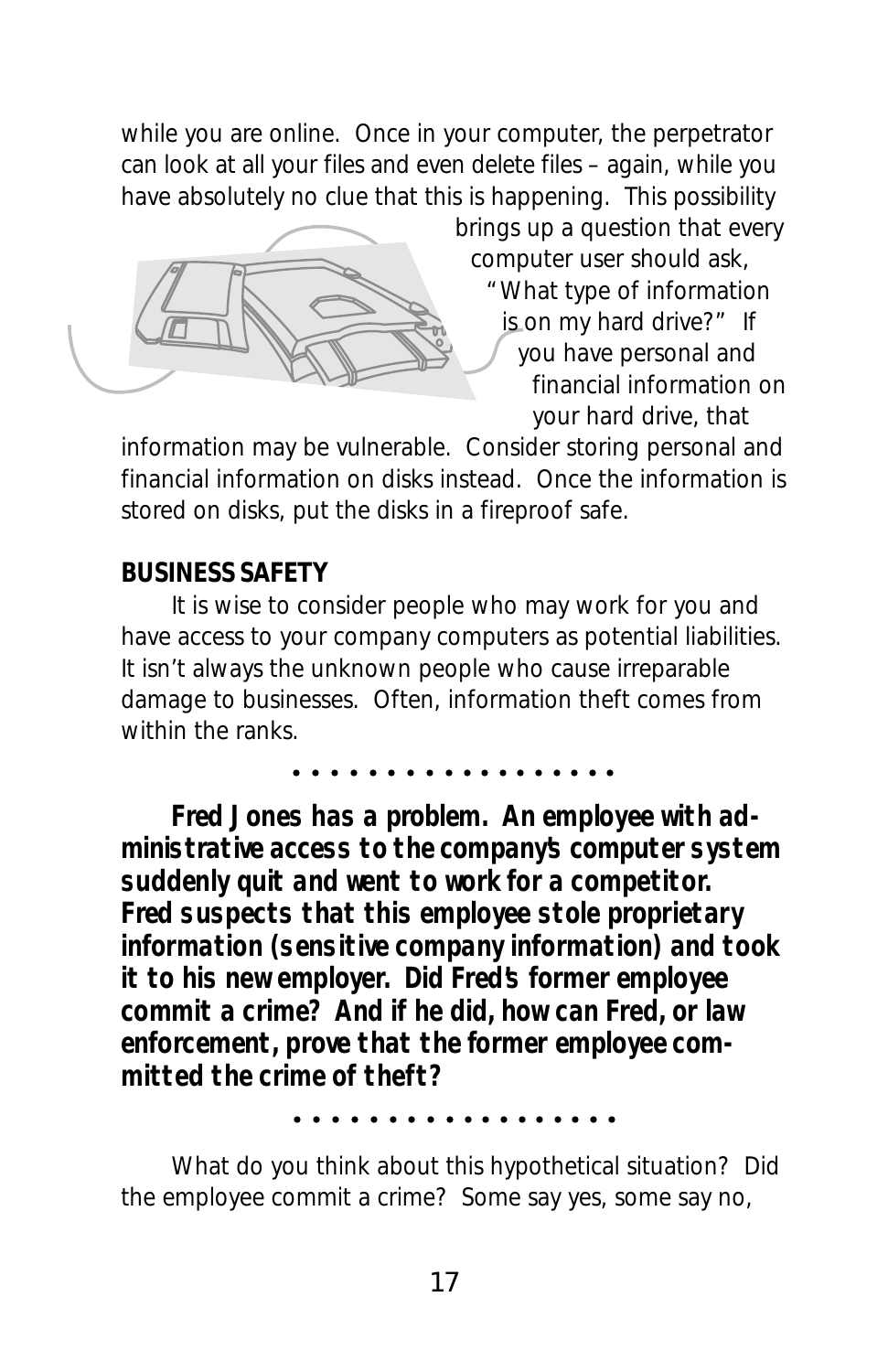some say maybe. The big unanswered question: did Fred have any type of written company policy pertaining to computer access and the storage of data? This is key. If you own any type of business and utilize computers, you should have a solid, written policy regarding computers. Without an acknowledged policy, it would be difficult to convict an employee of theft. Additionally, theft is not the only thing you need to worry about. Should your employee steal personal information on other employees or clients and that information is used to commit crimes, you may be held liable in civil court if you did not take reasonable measures to safeguard that information.

Business owners, take note: create and implement a computer-related policy. Make sure that your employees read the policy and acknowledge it in writing.

Preventing computer crime in a business doesn't stop at creating a policy. If you own a small business and are computerdependent, secure the information on your computers. Use the following crime prevention tips:

- $\geq$  Conduct thorough background checks on all employees, including temporary help. If you need assistance, contact a firm that specializes in conducting background checks.
- $\geq$  Do not allow temporary staff access to sensitive data.
- $\geq$  Require employees to use passwords that are a combination of letters and numbers. These passwords should be kept confidential and changed often.
- $\geq$  Initiate a company policy on backing up computers once a day. Secure all back up tapes or disks in a fireproof safe.
- $\geq$  Secure client and personnel information. Access to this information should be limited.
- $>$  Use surge and anti-virus protection on all computer systems.
- $\geq$  Remove all data from the hard drive before disposing of computers.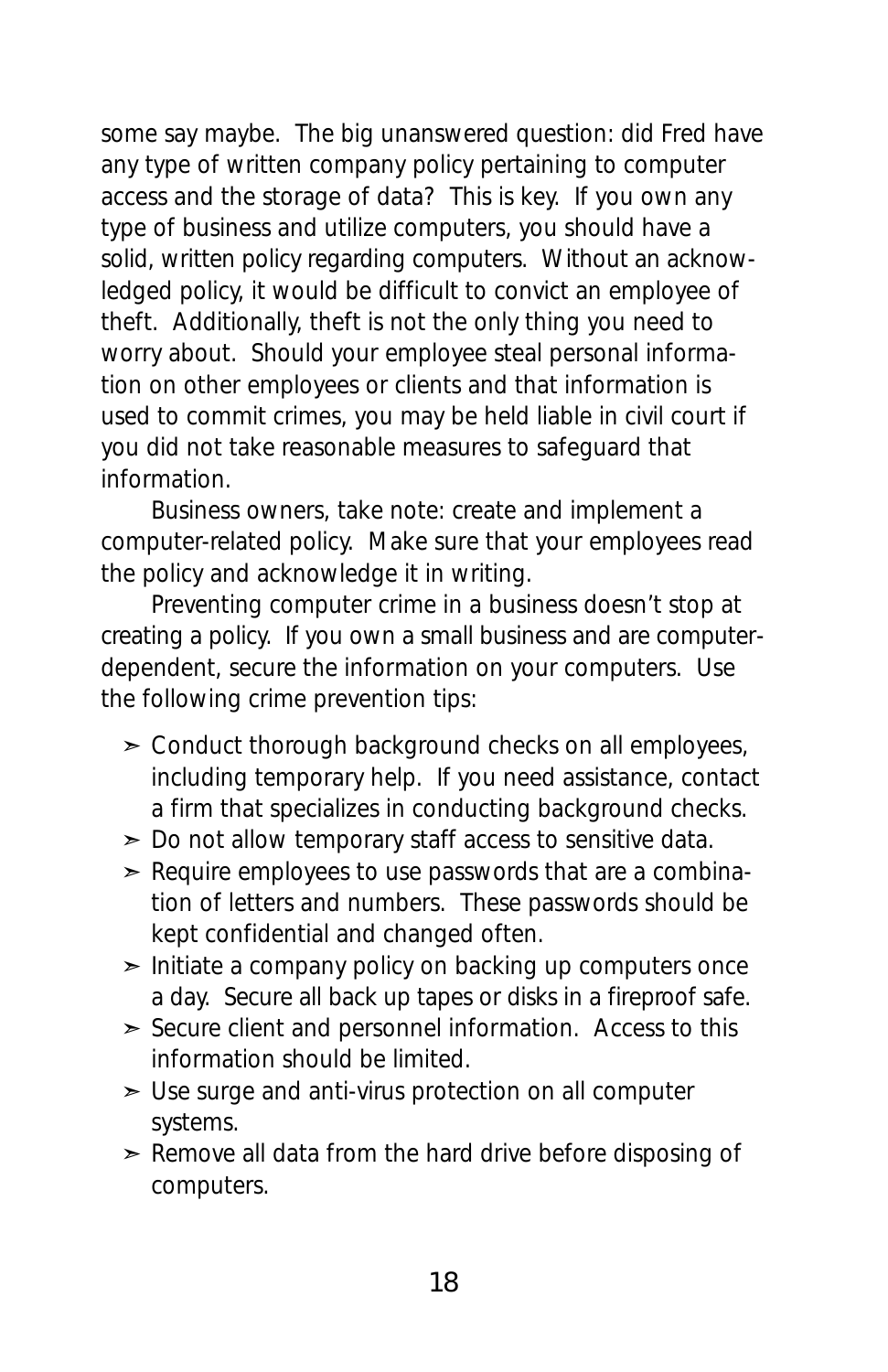- $\geq$  Ensure that every computer operation can be handled by at least two trusted employees.
- $\geq$  Adopt written procedures for Internet usage by employees. This discourages downloading inappropriate material and viruses.
- ➣ Purge old records and information properly. Shred or erase the information so it cannot be used by others.
- $\geq$  Adopt a zero tolerance approach to high tech criminals. Insist on prosecuting and pursue all civil remedies.

aaaaaaaa aaaaaaaaaa

**The \$400 check looked real. The bank called and notified you that it was a fake. What happened? Your employee followed all of the check acceptance procedures and you even okayed it. The check looked real...**

aaaaaaaa aaaaaaaaaa

Another hypothetical situation, but businesses are being swindled out of merchandise through this means at an alarming rate. It is the world of high technology crime and the bad guys are working diligently. Computer-generated personal checks, money orders, food stamps and traveler's checks are being manufactured on home computers and being passed off to the business community. For the bad guy, start-up costs are minimal, and many times, the bad guy uses stolen credit cards or fictitious checks to purchase the computer equipment.

As a business owner, how do you know if the check is real or fake? Calling the bank to verify every single check is not an option, so it is up to you and your employees to weed out the bad ones. This can be extremely difficult since the majority of fake checks have a valid bank account number, and check verification machines will accept and endorse the document. The problem is that the account is good, but the name on the check does not go with the verified account. The account number was stolen and placed on the fake check.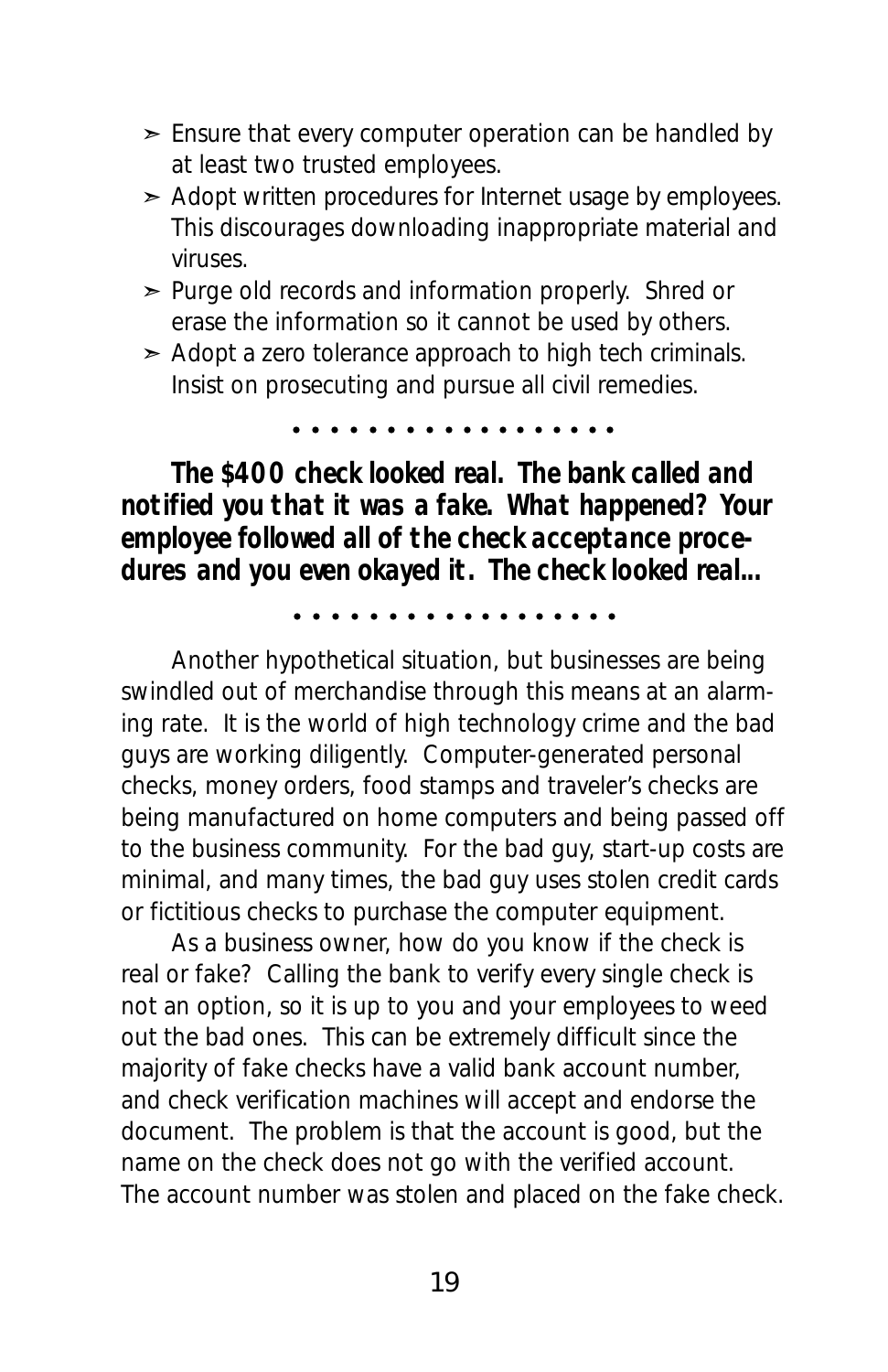Additionally, fake picture identifications are also produced on home computers that match the checks. With all of this going on, how does a business owner combat this invasion of fake documents? The following steps will help protect you and your company:

- $\geq$  Review your check and credit card acceptance policies. Many businesses and banks have started to require a thumb print on all checks. Some businesses feel that this practice may inconvenience their customers, and it is a controversial practice. The decision is yours.
- $\geq$  Train your employees to check identification when a customer is using a credit card.
- $\geq$  Employees should also make sure that the account number on the credit card matches



the account number printed on the credit card receipt.

Obviously, you won't be able to spot every fake document, but alert employees can make a difference. Producing counterfeit or forged checks is not the only way criminals may affect your bottom line.

The bank calls to inform you that your company's account is overdrawn, but your records indicate there should be more than sufficient funds left in the account. An investigation reveals that several substantial checks have been cashed which look identical to yours with what seems to be your signature on them. However, the check numbers do not match your records.

Welcome to desktop forgery. Criminals have learned that many companies, small and large, routinely pay small billing invoices without checking their records to see if the product or service was ordered or received. If they send a fraudulent billing invoice in a small amount for some vaguely described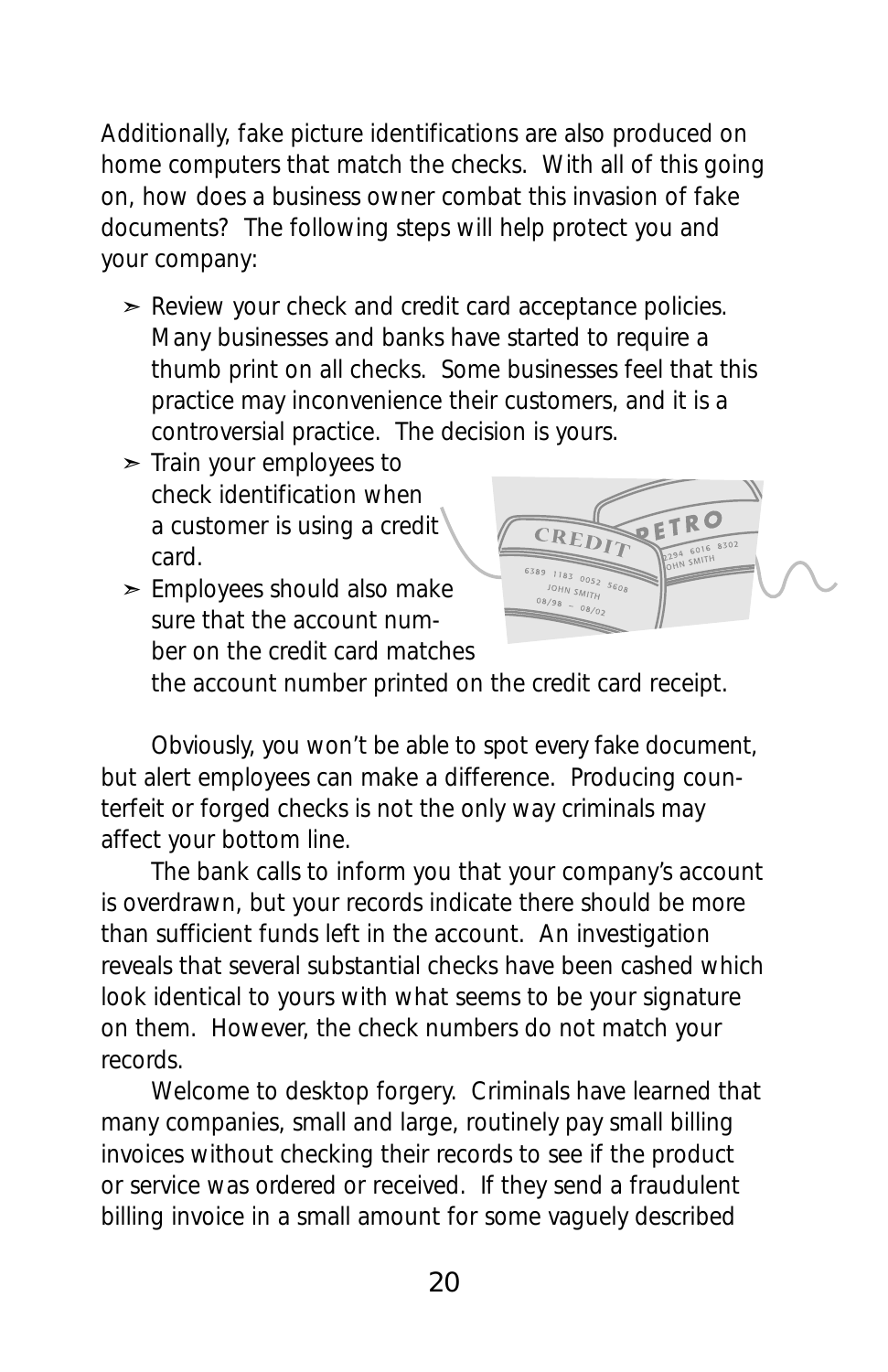product or service, there is a good chance it will be paid. But they are not interested in cashing the check.

They are interested in scanning the check into their computer, making a duplicate copy, changing the payee and the amount. They may make several or several hundred copies and you won't know anything



until you receive a call from the bank or receive your monthly statement. Encourage your bookkeepers to track all invoices, whether large or small.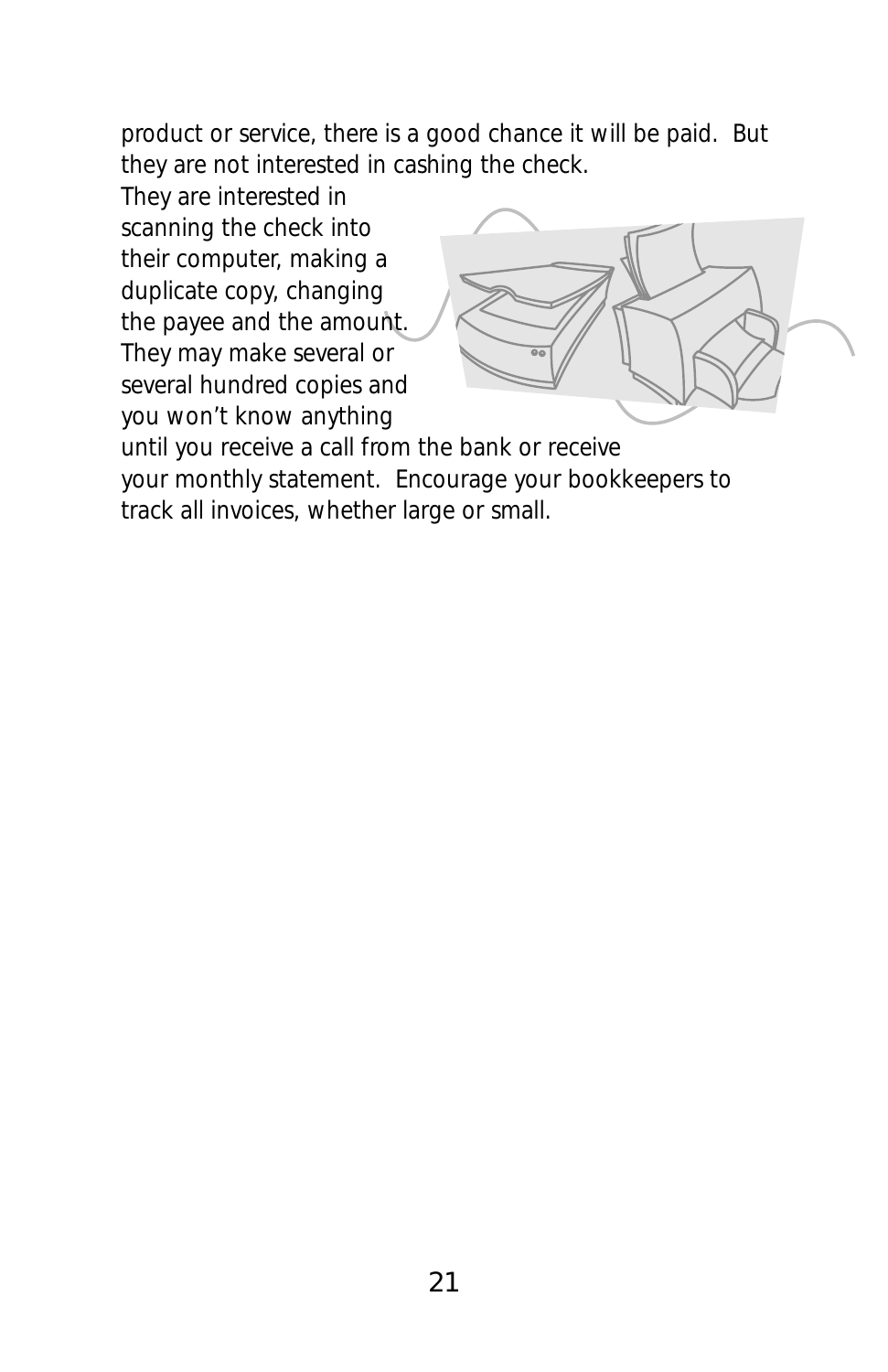### Glossary

- **Chat room:** A site on the World Wide Web where any number of computer users can type in messages to each other in real time, thus creating an online conversation. Many chat rooms have a particular topic, but others are designed for meeting people.
- **Cloning:** Making one cellular telephone act the same as another.
- **Dumpster diver:** A slang term denoting an individual who rummages through trash cans and dumpsters looking for items of value, including personal information.
- **Hacking:** Breaking into a computer system or network.
- **Search engine:** A program that acts like a library card catalog for the Internet. Search engines attempt to help a user isolate desired information or resources by searching for key words that the user specifies.
- **Surfing:** A slang term that means looking or browsing at Web sites.
- **Virus:** A program or part of a program that is loaded into a computer and runs against your wishes. A simple virus may use all available memory and bring the system to a halt. More dangerous viruses can delete or change data on your hard drive.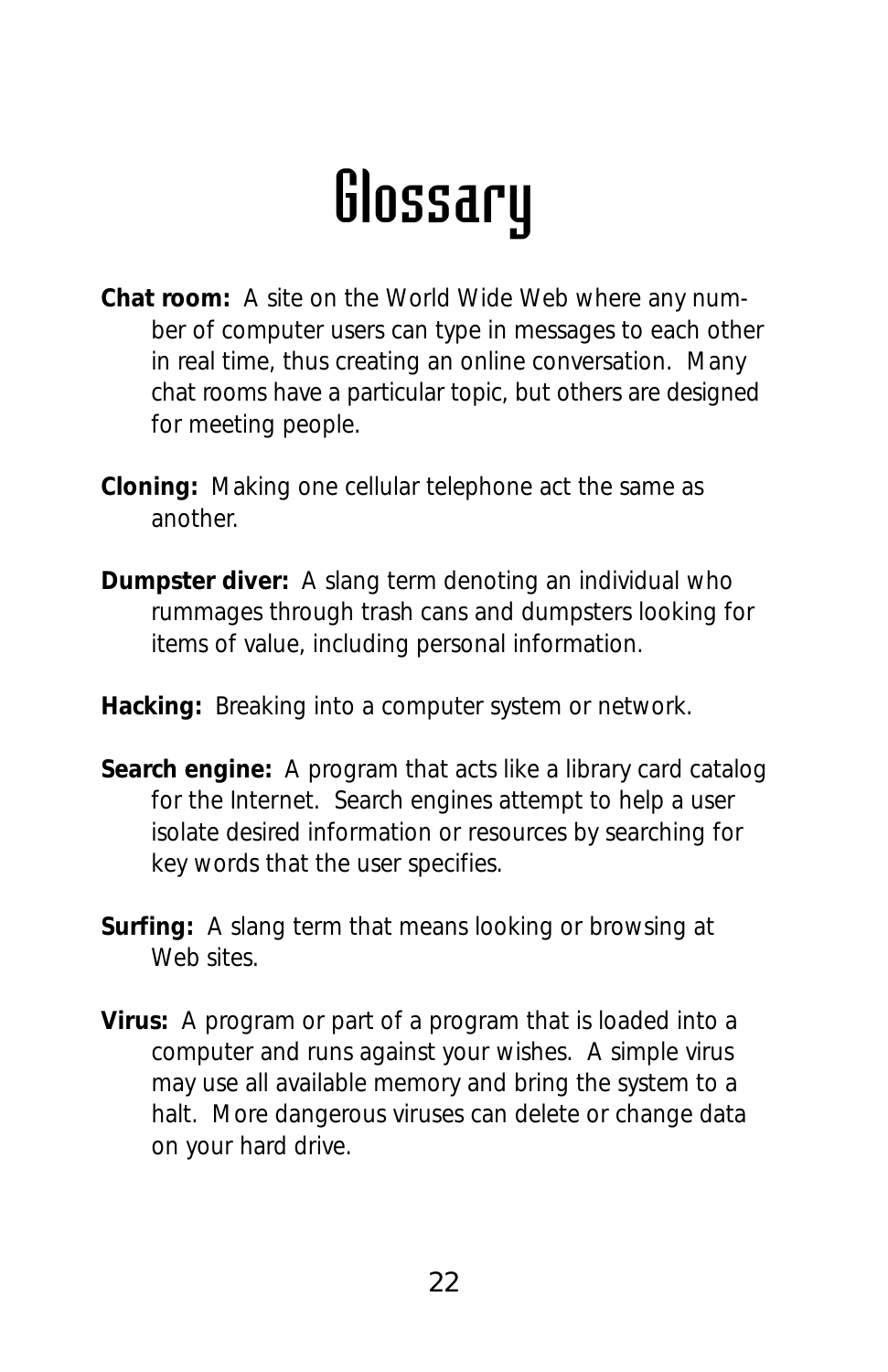### Resources

**Major credit reporting bureaus**

**Equifax** P.O. Box 740250 Atlanta, GA 30374-0250 Report fraud: Call (800) 525-6285 and write to the address above. Order credit report: (800) 685-1111 Web site: *www.equifax.com* **Experian** P.O. Box 1010

Allen, TX 75013 Report fraud: Call (888) EXPERIAN or (888) 397-3742 and write to the address above. Order credit report: same telephone numbers as above. Web site: *www.experian.com*

**Trans Union** P.O. Box 6790 Fullerton, CA 92634 Report fraud: Call (800) 680-7289 and write to the address above. Order credit report: (800) 888-4213 Web site: *www.tuc.com*

You are entitled to a free credit report if you are a victim of identity theft (you may be asked to provide a copy or the number from a police crime report). If you want to check your credit report, you may have to pay a fee. Contact each bureau for a fee schedule.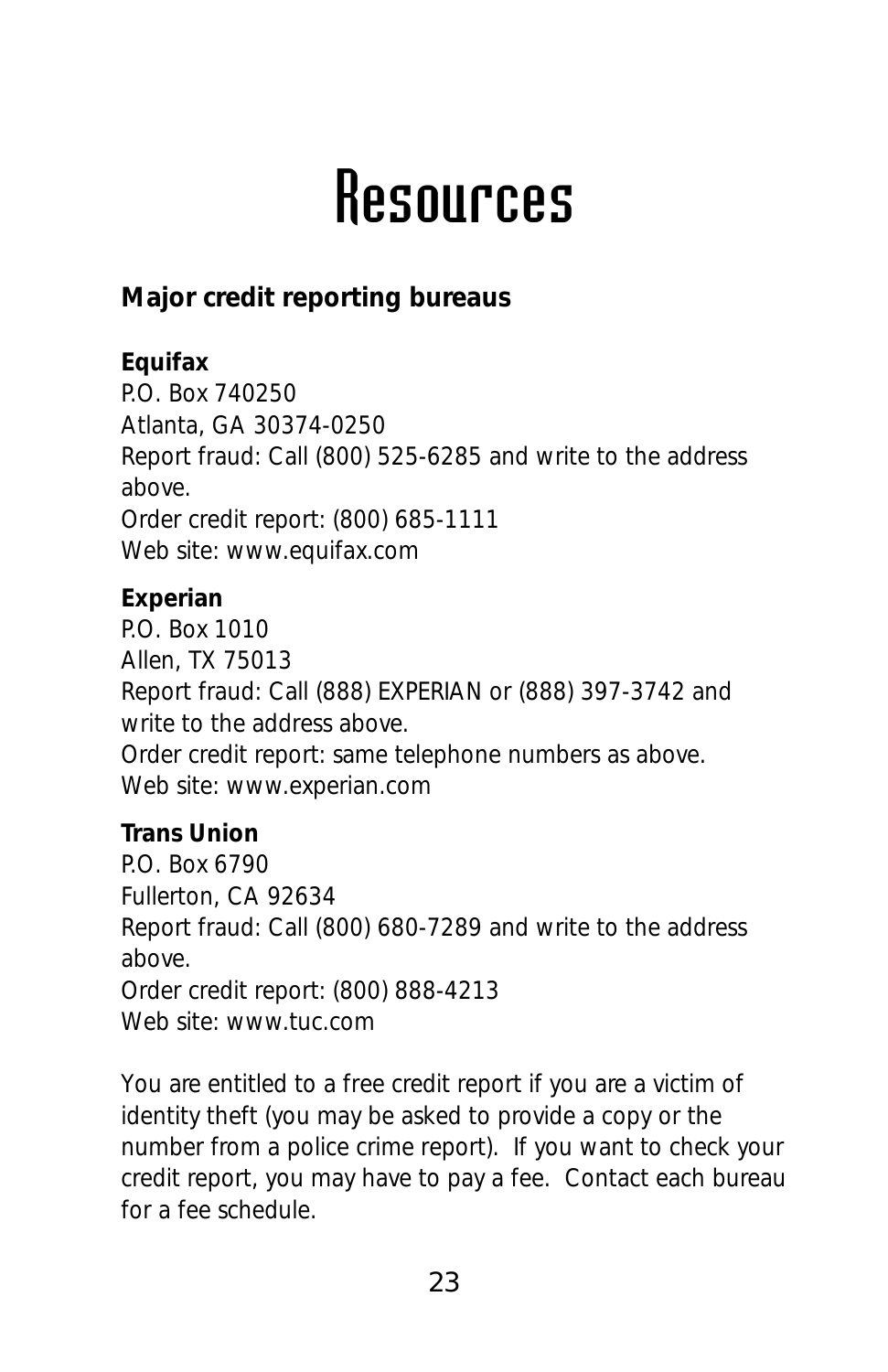#### **U.S. Federal Trade Commission (FTC)**

The FTC oversees the operation of the major credit reporting bureaus. The FTC Web site includes a copy of the Fair Credit Reporting Act. The FTC also provides assistance to identity theft victims and you can also access a complaint form on this Web site.

The FTC Consumer Response Center can be reached at: (202) FTC-HELP E-mail: crc@ftc.gov Web site: *www.ftc.gov*

**U.S. Social Security Administration** Report fraud: (800) 269-0271 Web site: *www.ssa.gov*

To remove your name from mail and phone lists, contact: Direct Marketing Association Mail Preference Service P.O. Box 9008 Farmingdale, NY 11735 or Telephone Preference Service P.O. Box 9014 Farmingdale, NY 11735 Web site: www.the-dma.org

**California Bureau of Investigation** Department of Justice 4949 Broadway Sacramento, CA 95820 (916) 227-4061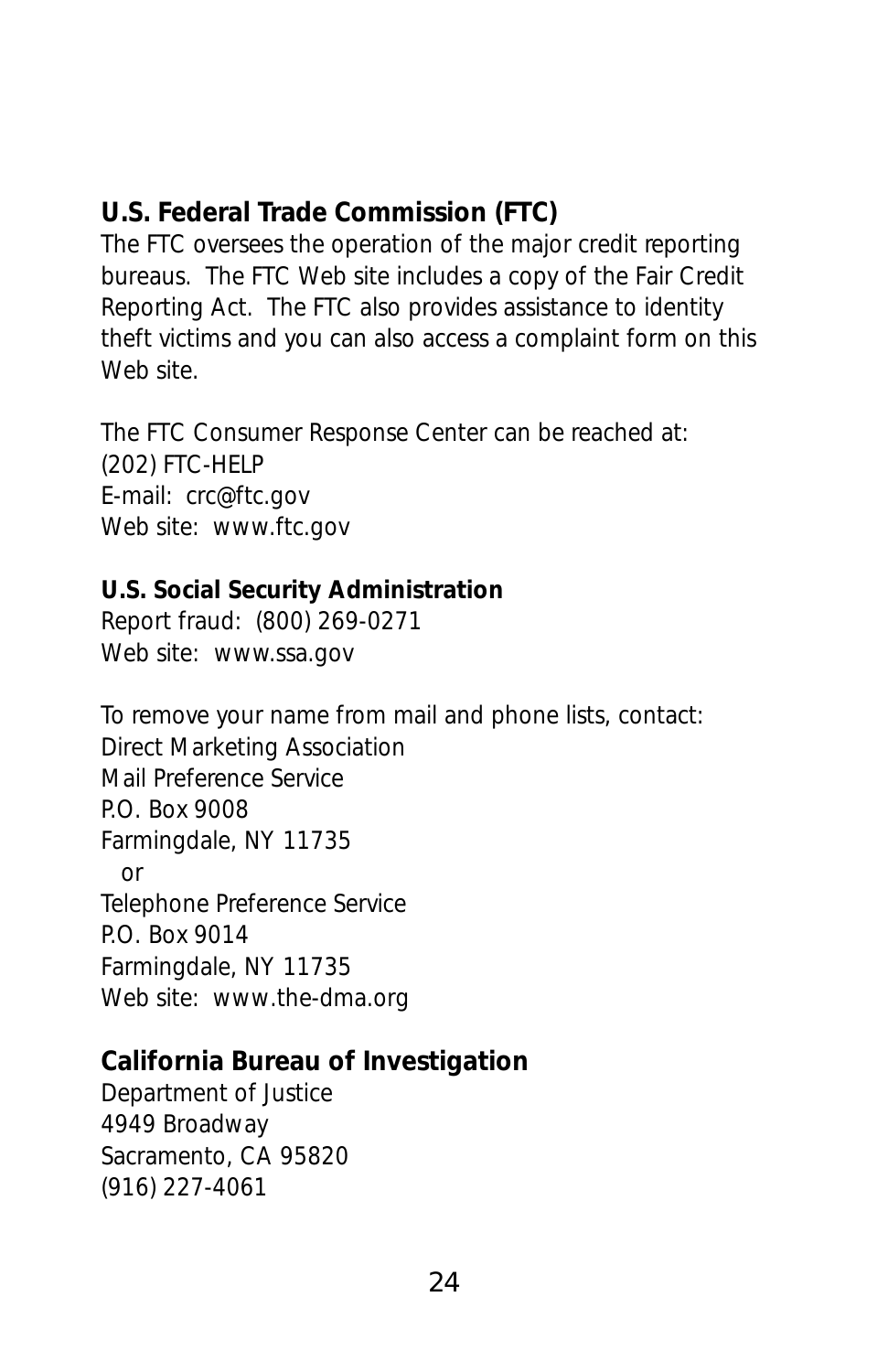**High Tech Task Forces**

**Northern California:** Sacramento Valley Hi-Tech Crimes Task Force c/o Sacramento County Sheriff's Department 711 G Street Sacramento, CA 95814 (916) 874-3002 Web site: *www.sna.com/htct*

**Silicon Valley/Bay Area:** Rapid Enforcement Allied Computer Team (REACT) 950 S. Bascom Avenue San Jose, CA 95128 (408) 998-5633

**Southern California:** High Tech Crime Task Force c/o Los Angeles County Sheriff's Department 11515 Colima Road - M104 Whittier, CA 90604 (562) 946-7914

End notes:

- 1. *Use of the Internet, home PCs surging.* Stephanie Miles. CNET News.com. March 23, 1999.
- 2. *Sick, sneaky and on the Web.* Diana Griego Erwin. Sacramento Bee. January 14, 1999.
- 3. *Online Crimes Net exposure can be risky.* Raoul V. Mowatt. San Jose Mercury News. January 19, 1999.
- 4. *Judge unplugs 2 teens who hacked into U.S. computers.* Associated Press. Sacramento Bee. November 6, 1998.